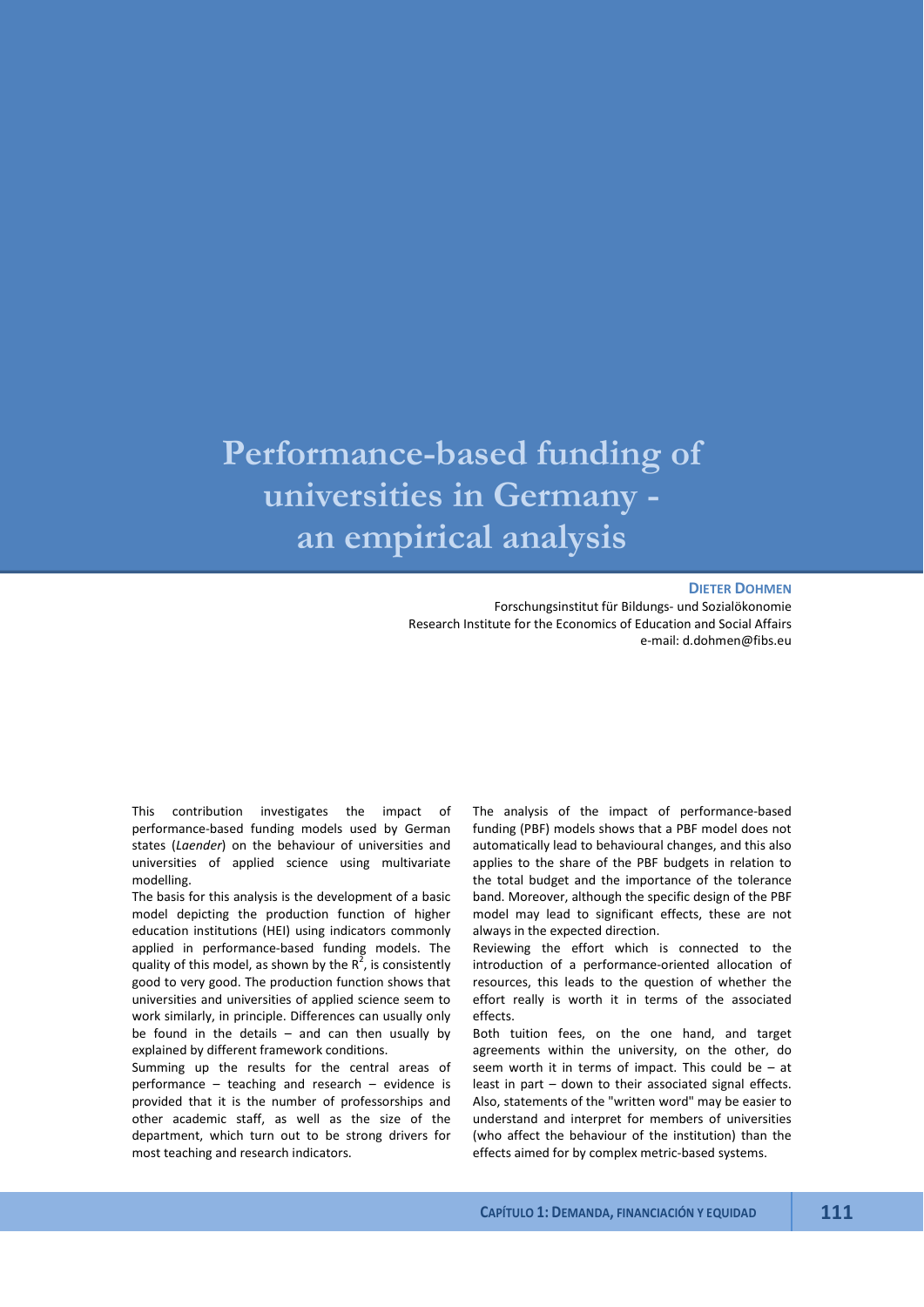# **1. INTRODUCTION<sup>42</sup>**

The federal states in Germany have changed university management and the design of incentive schemes in the past two decades to varying degrees. Based on the approach referred to as "New Public Management", German universities were generally given more autonomy, at the same time university funding became more output-oriented. The core question of this paper is twofold: (1) what are the major factors driving core outputs of higher education institutions (HEI) and are there differences between different types of institutions, here universities on the one hand and universities of applied sciences (Fachhochschulen, formerly known as polytechnics). (2) Does the introduction of an output-oriented funding model impact on university behaviour in relation to these core output indicators. Thus, the central question is, whether new public management works in higher education. This paper uses a data set, which covers developments between 2000 and 2008.

To keep this paper brief, section 0 provides a brief overview about key elements of the funding schemes in the 16 states (laender). In Section 0, a basic model for analysing the production function of universities is developed that examines which factors have an impact on different output variables of the universities. Section 0 investigates the effects of introducing a performance-based funding system as well as its design features on the development of the performance of universities and universities of applied science. The findings are summarised in section 0. This is the first attempt of this kind not only for the German university system, but also across Europe.

# **2. MODELS OF PERFORMANCE-BASED FUNDING AND THEIR** *LÄNDER***-SPECIFIC FEATURES IN RELATION TO CORE INDICATORS**

The use of performance criteria for the allocation of financial resources is a key element in the implementation of new management models in higher education and is often accompanied by growing university autonomy and an increasingly competitive environment. Here, a part of the state budget to the universities is awarded based on indicator. This type of formula-based funding of higher education therefore covers both the performance-oriented allocation of resources and the allocation of the basic state grant. The latter is not awarded competitively and is almost always based on load.

In recent years, performance-based funding was part of the resource allocation system between a state (Land) and its the universities in almost all states. The specific design of the performance-based funding systems (PBF) and the calculation method varies from state to state and can be sometimes very complex. Not just the design of the PBF systems influences budget allocations to universities, but also the size of state budget allocated via the PBF. Table 1 shows the proportion of total funding for higher education, which was distributed in 2008 on

 **112 CHAPTER 1: DEMAND FOR SCHOOLING, EDUCATIONAL FINANCE AND EQUITY**

1

This paper is based on research that was conducted during a project that was funded by a research grant from the Federal Ministry of Education and Research: "Theorie und Praxis von Anreiz- und Steuerungssystemen im Hinblick auf die Verbesserung der Hochschullehre (QualitAS-Lehre)" (Theory and practice of incentive and controlling systems to enhance learning and teaching).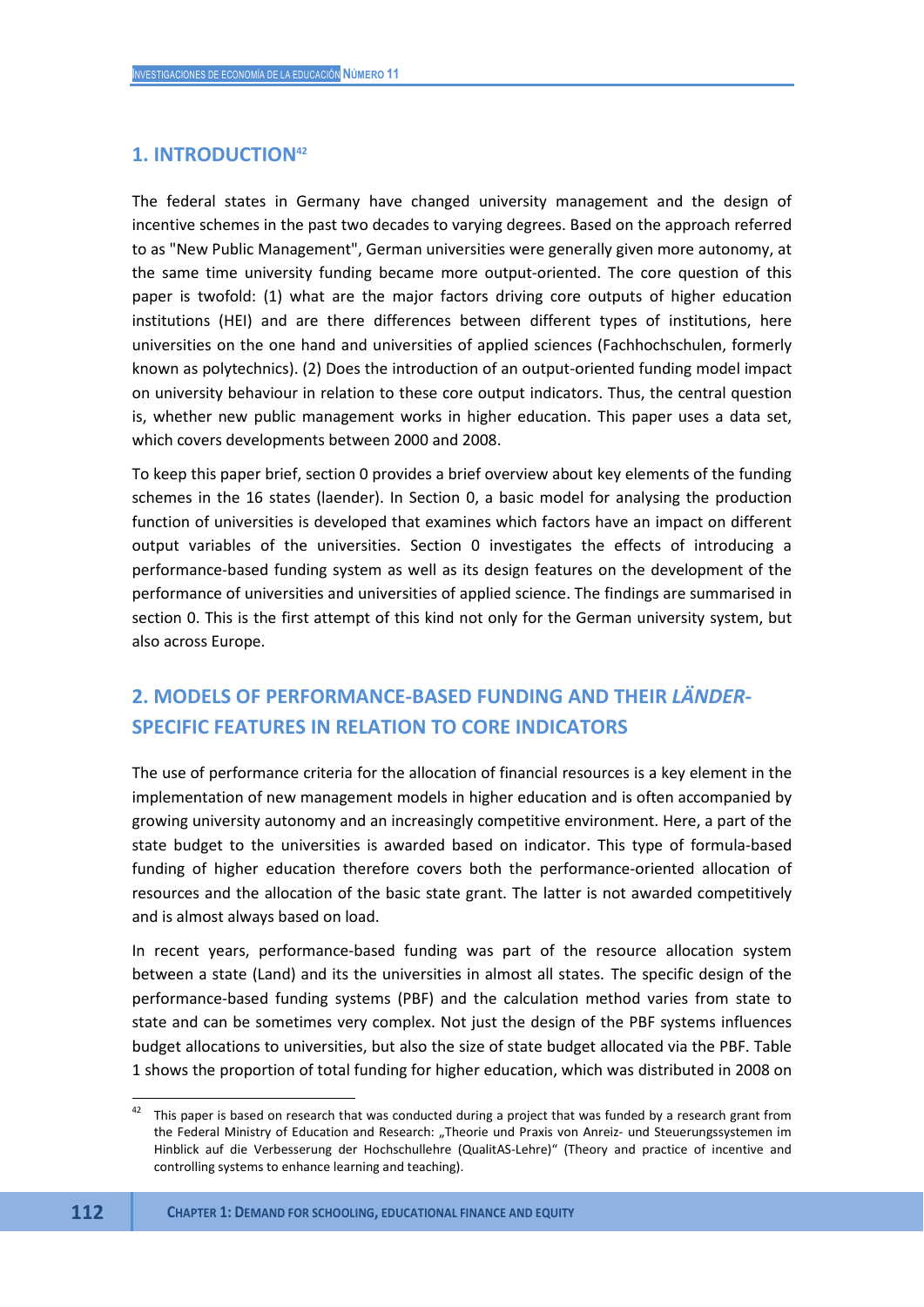the performance-based allocation of funds.<sup>43</sup> The rates vary between 28% in Berlin<sup>44</sup> and 1.4% in Saxony. In Hesse and Thuringia an increase is planned. Hesse was planning to increase the indicator-based share of 16% of the total state budget for higher education in 2008 to 25% in of 2010. In Thuringia two different circuits are applied: on the one hand, 100% of the grants for teaching and research (tolerance band 20%) and on the other hand 10% of the human resources are (re)allocated (tolerance band 3%). In terms of total state subsidy to the university, this means an average share of 12% and 7% respectively. The share of personnel resources should rise to 40% by 2011 (tolerance band 15%), which then makes up 29% of the state grant to universities.

|                | Share of PBF     | Competition between   | Reference            |                                   |
|----------------|------------------|-----------------------|----------------------|-----------------------------------|
| State          | on total funding | universities $1$      | year(s)              | Remarks                           |
|                |                  | Incentive budget: no; |                      |                                   |
| <b>BW</b>      | 20,00%           | Volume budget: yes    | 2007-2009            |                                   |
|                | Uni 1,45%,       |                       |                      |                                   |
| <b>BY</b>      | FH 0,57%         | yes                   | 2010                 | Innovation funds: 2% Uni, UAS0,7% |
|                |                  |                       |                      | Competition between groups of     |
| <b>BE</b>      | 27,78%           | yes                   | 2008                 | subjects                          |
| <b>BB</b>      | 20,40%           | yes                   | 2007                 |                                   |
| ΗB             | 10,00%           | no                    | 2006                 | suspended since 2008              |
| HН             | 12,00%           | yes                   | 2007                 |                                   |
|                |                  |                       | 2008                 |                                   |
| HE             | 16,00%           | no                    | (up to 25 % in 2010) |                                   |
| <b>MV</b>      | 8,00%            | yes                   | 2009                 |                                   |
|                |                  |                       |                      | Competition between groups of     |
| NI             | 9,71%            | yes                   | 2008                 | subjects                          |
| <b>NW</b>      | 19.42%           | yes                   | 2007                 |                                   |
| R <sup>P</sup> | 17,4% (T&R)      | yes                   | 2005                 | One single frame for all HE       |
| <b>SH</b>      | 5,00%            | yes                   | 2009                 |                                   |
|                | Uni 11,75%,      |                       |                      |                                   |
| SL             | FH 11 %          | no                    | 2010                 | in ZV der Uni Saarland geregelt   |
| <b>SN</b>      | 1,40%            | yes                   | 2006                 |                                   |
|                |                  |                       | 2011                 |                                   |
| ST             | 5,00%            | yes                   | (up to 15 % in 2013) |                                   |
|                | 19%              |                       |                      |                                   |
|                | (T&R 12 %,       |                       | 2009                 |                                   |
| <b>TH</b>      | Personell 7%)    | yes                   | (up to 40 % in 2011) |                                   |

#### **Table 1: Proportion of total state grant distributed via PBF in 2008**

Sources: State higher education laws (updated: 1.8.2010); MWFK BW o.J.; SBWF BE o.J.; HIS 2006a, b, c; HIS 2007; HIS 2009; LH Hessen 2010; Hillmer 2008; MIWFT NRW 2007; MWWF K RP 2005; MBKW SL 2007; LR SH o.J.; KM TH 2009; own calculations. Notes: state subsidy independent of basic grants and special circumstances. For some countries, the proportion was recalculated according to this reference volume. This refers to BE, BB, HE, NI, NRW, RP and TH. Reference year for the unit value and the added empirical calculations is 2008.

1) distribution model / success budget with a comparison between HEIs.

**.** 

In Table 2, the weights of each indicator in allocation models for the universities is shown by state. In general, indicators that are attributable to the field of teaching rate slightly higher

 $43$  In the overview indicator-based allocations of the basic grant which are essentially based on load (e.g. student numbers) are not taken into account. PBF models sometimes include load indicators such as indicators for number of professors or number of academic staff, seldom though new entrants. The latter could provide incentives for excessive student recruitment.<br>14 In Berlin 30% of consumptive grants are awarded based on performance (PBF). With regard to the overall

budget, including the investment grants leads the proportion to drop to about 28%.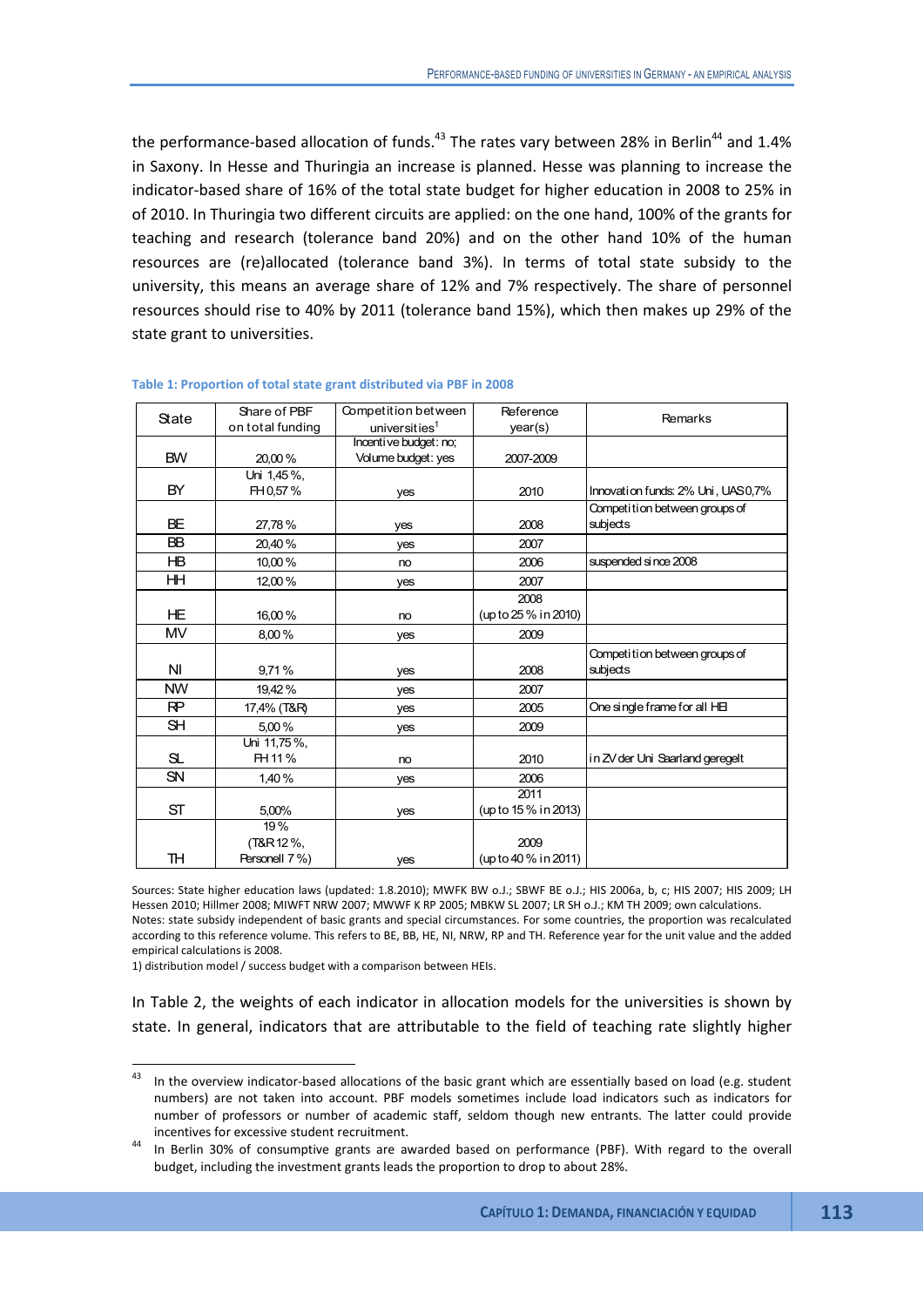than indicators that represent aspects of research. Only in Hamburg, Mecklenburg-Western Pomerania and North Rhine-Westphalia (and Thuringia for the human resources) is there an equal balance between the two categories. In most states, in addition gender equality indicators are included, with their weighting ranging from 4% in Lower Saxony up to 31% in Baden-Württemberg. In Hamburg internationalization is another criterion for the allocation of funds. Saxony includes the introduction of new courses and the increase of material and investment ratio in its PBF model.

Compared with the total state subsidy to universities, Bavaria and Saxony allocate a proportion of total grant in the range below 1 percent to teaching, while the proportions in Berlin (13.9%), Brandenburg (10.2%), North Rhine-Westphalia (9.7%) and Rhineland-Palatinate (9.7%) are highest. For the research indicators, a similar picture emerges, although the research area has slightly lower values compared to teaching. The areas gender equality, internationalization and other indicators accounts for shares of less than 5% (see Table 3).

|                                                 |          |          | Nominal values     |           |        |          |          | In relation to total budget |           |       | Reference |
|-------------------------------------------------|----------|----------|--------------------|-----------|--------|----------|----------|-----------------------------|-----------|-------|-----------|
| Universities                                    | Teaching | Research | Gender<br>equality | Internat. | Other  | Teaching | Research | Gender<br>equality          | Internat. | Other | year(s)   |
| BW: Volume part                                 | 55,00 %  | 45,00%   |                    |           |        | 5,50%    | 4,50%    |                             |           |       |           |
| BW: Incentive part                              | 43,75%   | 25,00%   | 31,24 %            |           |        | 4,38%    | 2,50%    | 3,12%                       |           |       | 2007-2009 |
| <b>BY</b>                                       | 51,00%   | 39,00%   | 10,00%             |           |        | 0,74%    | 0,57%    | 0,15%                       |           |       | 2006-2010 |
| BE                                              | 50,00%   | 45,00%   | 5,00%              |           |        | 13,89%   | 12,50%   | 1,39%                       |           |       | 2009      |
| BB                                              | 50,00%   | 40,00%   | 10.00%             |           |        | 10,20%   | 8,16%    | 2.04%                       |           |       | 2006-2007 |
| HB                                              | 35,00 %  | 50,00%   |                    |           |        | 3,50%    | 5,00%    |                             |           |       | 2006-2008 |
| University of Hamburg                           | 35,00 %  | 35,00%   | 15,00%             | 15,00%    |        | 3,50%    | 3,50%    |                             |           |       |           |
| TU Hamburg-Harburg                              | 35,00 %  | 35,00%   | 10,00%             | 20,00%    |        | 4,20%    | 4,20%    | 1,20%                       | 2,40%     |       | 2005-2010 |
| HE                                              |          |          | Price model        |           |        |          |          |                             |           |       | 2008/2010 |
| MV                                              | 50,00%   | 50,00%   |                    |           |        | 4,00%    | 4,00%    |                             |           |       | 2008-2009 |
| N <sub>l</sub>                                  | 48,00%   | 48,00%   | 4,00%              |           |        | 4,66%    | 4,66%    | 0,39%                       |           |       | 2008-2009 |
| <b>NW</b>                                       | 50,00%   | 50,00%   |                    |           |        | 9,71%    | 9,71%    |                             |           |       | 2007      |
| <b>RP</b>                                       | 56,00%   | 38,00%   |                    |           | 6.00%  | 9,74%    | 6,61%    |                             |           | 1.04% | 2005      |
| <b>SH</b>                                       | 40,00%   | 50.00%   | 10,00%             |           |        | 2,00%    | 2,50%    | 0.50%                       |           |       | 2009      |
| SL: Funds for obligatory<br><b>Deliverables</b> | 55,00 %  | 30,00%   | 12,00%             |           | 2,00%  | 6,46%    | 3,53%    | 1,41%                       |           | 0.24% | 2008-2010 |
| SL: Parameter for<br>Minimum deliverables       | 60,00%   | 40,00%   |                    |           |        | 7,05%    | 4,70%    |                             |           |       | 2008-2010 |
| SN                                              | 43,00%   | 43,00%   |                    |           | 15,00% | 0,60%    | 0,60%    |                             |           |       | 2008      |
| <b>ST</b>                                       | 50,00%   | 45,00%   | 5,00%              |           |        | 2,50%    | 2,25%    | 0.25%                       |           |       |           |
| TH: Research & Teaching                         | 65,00%   | 35,00%   |                    |           |        | 7,80%    | 4,20%    |                             |           |       | 2008-2010 |
| TH: Staff funding                               | 50,00%   | 50,00%   |                    |           |        | 3,50%    | 3,50%    |                             |           |       |           |

**Table 2: PBF indicators of universities and indicator weights on each PBF budget** 

Sources: State higher education laws (updated: 1.8.2010); MWFK BW o.J.; SBWF BE o.J.; HIS 2006a, b, c; HIS 2007; HIS 2009; LH Hessen 2010; Hillmer 2008; MIWFT NRW 2007; MWWF K RP 2005; MBKW SL 2007; LR SH o.J.; KM TH 2009; own calculations.

In Table 3, the weights of the indicators for allocation models in universities of applied science are shown by the respective state. Compared to universities it is particularly striking to note the significantly reduced proportion of research-related indicators in the models, which has to do with the fact that universities of applied science usually have no own research areas and have no right to award doctorates. States that provide high levels of research for universities of applied science, have either a multi-circuit model or compensatory allocations (e.g. in Lower Saxony, see Nickel / Ziegele 2008).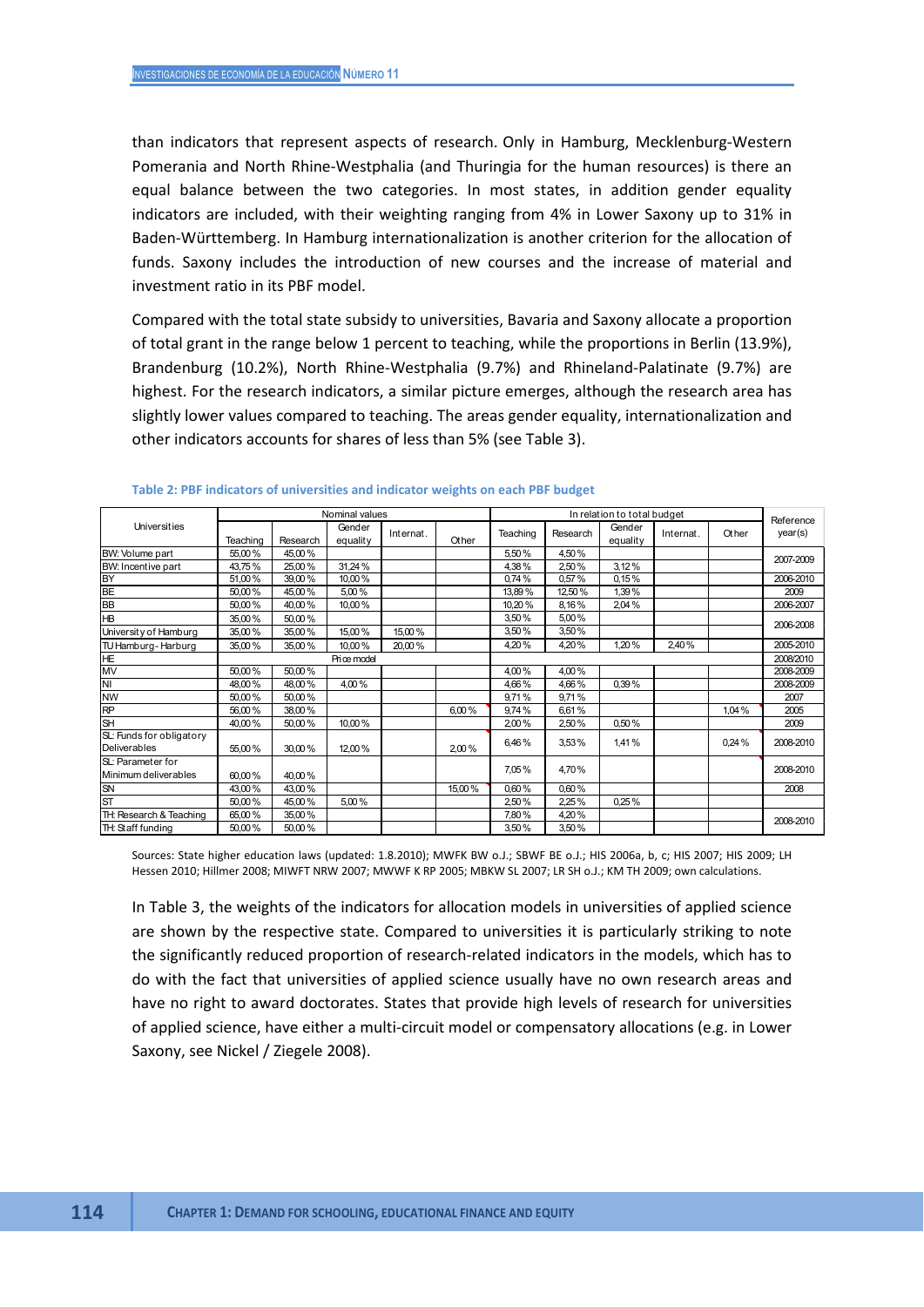| Universities of Applied   |          |          | Nominal values     |          |        |          |           | In relation to total budget |           |       | Reference |
|---------------------------|----------|----------|--------------------|----------|--------|----------|-----------|-----------------------------|-----------|-------|-----------|
| Sciences                  | Teaching | Research | Gender<br>equality | Internat | Other  | Teaching | Research  | Gender<br>equality          | Internat. | Other | year(s)   |
| BW: Volume part           | 80.00%   | 20.00%   |                    |          |        | 8.00%    | 2,00%     |                             |           |       | 2007-2009 |
| BW: Incentive part        | 80.00%   | 10,00%   | 10,00%             |          |        | 8.00%    | 1,00%     | 1,00%                       |           |       |           |
| <b>BY</b>                 | 76,00%   | 12,00%   | 12,00%             |          |        | 0,43%    | 0,07%     | 0,07%                       |           |       | 2006-2010 |
| <b>BE</b>                 | 80.00%   | 15,00%   | 5,00%              |          |        | 22,22 %  | 4,17%     | 1,39%                       |           |       | 2009      |
| <b>BB</b>                 | 50,00%   | 40,00%   | 10,00%             |          |        | 10,20%   | 8,16%     | 2,04%                       |           |       | 2006-2007 |
| <b>HB: UAS Bremen</b>     | 85.00%   | 15.00%   |                    |          |        | 8.50%    | 1.50%     |                             |           |       | 2006-2008 |
| HB: UAS Bremerhaven       | 70.00%   | 30,00%   |                    |          |        | 7.00%    | 3,00%     |                             |           |       |           |
| HH                        | 40.00%   | 20.00%   | 20.00%             | 20.00%   |        | 4.80%    | 2,40%     | 2.40%                       | 2.40%     |       | 2005-2010 |
| <b>HE</b>                 |          |          | Price model        |          |        |          | 2008/2010 |                             |           |       |           |
| MV                        | 90.00%   | 10.00%   |                    |          |        | 7.20%    | 0,80%     |                             |           |       | 2008-2009 |
| NI                        | 84.00%   | 12,00%   | 4.00%              |          |        | 8.16%    | 1,17%     | 0.39%                       |           |       | 2008-2009 |
| <b>NW</b>                 | 85,00%   | 15,00 %  |                    |          |        | 16.50%   | 2,91%     |                             |           |       | 2007      |
| <b>RP</b>                 | 56.00%   | 38,00%   |                    |          | 6.00%  | 9.74%    | 6,61%     |                             |           | 1.04% | 2005      |
| <b>SH</b>                 | 50.00%   | 40.00%   | 10.00%             |          |        | 2,50%    | 2,00%     | 0.50%                       |           |       | 2009      |
| SL: Funds for obligatory  | 55.00%   | 30.00%   | 12.00%             |          | 2.00%  | 6.05%    | 3.30%     | 1,32%                       |           | 0.22% | 2008-2010 |
| Deliverables              |          |          |                    |          |        |          |           |                             |           |       |           |
| SL: Parameter for Minimum | 40.00%   | 40.00%   |                    |          | 20.00% | 4.40%    |           |                             |           |       | 2008-2010 |
| deliverables              |          |          |                    |          |        |          | 4,40%     |                             |           | 2,20% |           |
| <b>SN</b>                 | 76.00%   | 24.00%   |                    |          |        | 1.06%    | 0.34%     |                             |           |       | 2008      |
| <b>ST</b>                 | 50,00%   | 40,00%   | 10,00%             |          |        | 4,00%    | 0,75%     | 0.25%                       |           |       | 2011      |
| TH: Research & Teaching   | 50,00%   | 40,00%   | 10,00%             |          |        | 6,00%    | 4,80%     | 1,20%                       |           |       | 2008-2010 |
| TH: Staff funding         | 75,00%   | 25,00%   |                    |          |        | 5,25%    | 1,75%     |                             |           |       |           |

| Table 3: PFB indicators of universities of applied science and indicator weights on each PBF budget |  |  |  |  |  |
|-----------------------------------------------------------------------------------------------------|--|--|--|--|--|
|-----------------------------------------------------------------------------------------------------|--|--|--|--|--|

Sources: State higher education laws (updated: 1.8.2010); MWFK BW o.J.; SBWF BE o.J.; HIS 2006a, b, c; HIS 2007; HIS 2009; LH Hessen 2010; Hillmer 2008; MIWFT NRW 2007; MWWF K RP 2005; MBKW SL 2007; LR SH o.J.; KM TH 2009; own calculations.

For the proportion of PBF indicators of universities of applied science in relation to their total funding (see Table 3), notice that the teaching shares are higher than in the universities. In Berlin the proportion of teaching indicators accounts for 22.2% of the total grant, in North Rhine-Westphalia 16.5% and in Brandenburg 10.2%. In Bavaria (0.43%) and Saxony (1.06%) the shares are the lowest. The research shares are– just as in the universities – lower than the teaching shares. Here the unit values range between 0.07% and 8.2% in Bavaria in Brandenburg, respectively. The shares for the areas gender equality, internationalization and other indicators are as with the universities lower than 5%.

# **3. PRODUCTION FUNCTIONS IN THE BASIC MODEL**

The following sections examine and contrast the "production function" in the base model of universities and universities of applied science. This juxtaposition aims, in particular, firstly, to identify similarities and differences in the provision of services between the two types of higher education institution, and, secondly, to understand whether the introduction or refinement in the performance-based allocation of funds has similar or different effects on their adaptive behaviour.

The following sections describe the fields of research and teaching separately, each in connection with the output indicators used in the state PBF allocation models. However, the underlying regression model contains the same independent variables. In order to compare the study and research conditions in universities and universities of applied science, three teaching and one research-related indicator (new entrants, students within the prescribed study duration, and graduates on the one hand, and third-party funding on the other hand) will be used.

The quality of the modelling, as shown by the  $R^2$ , is consistently good to very good. In relation to the new entrants it is possible to account for over 90% of the variance in both types of HEI,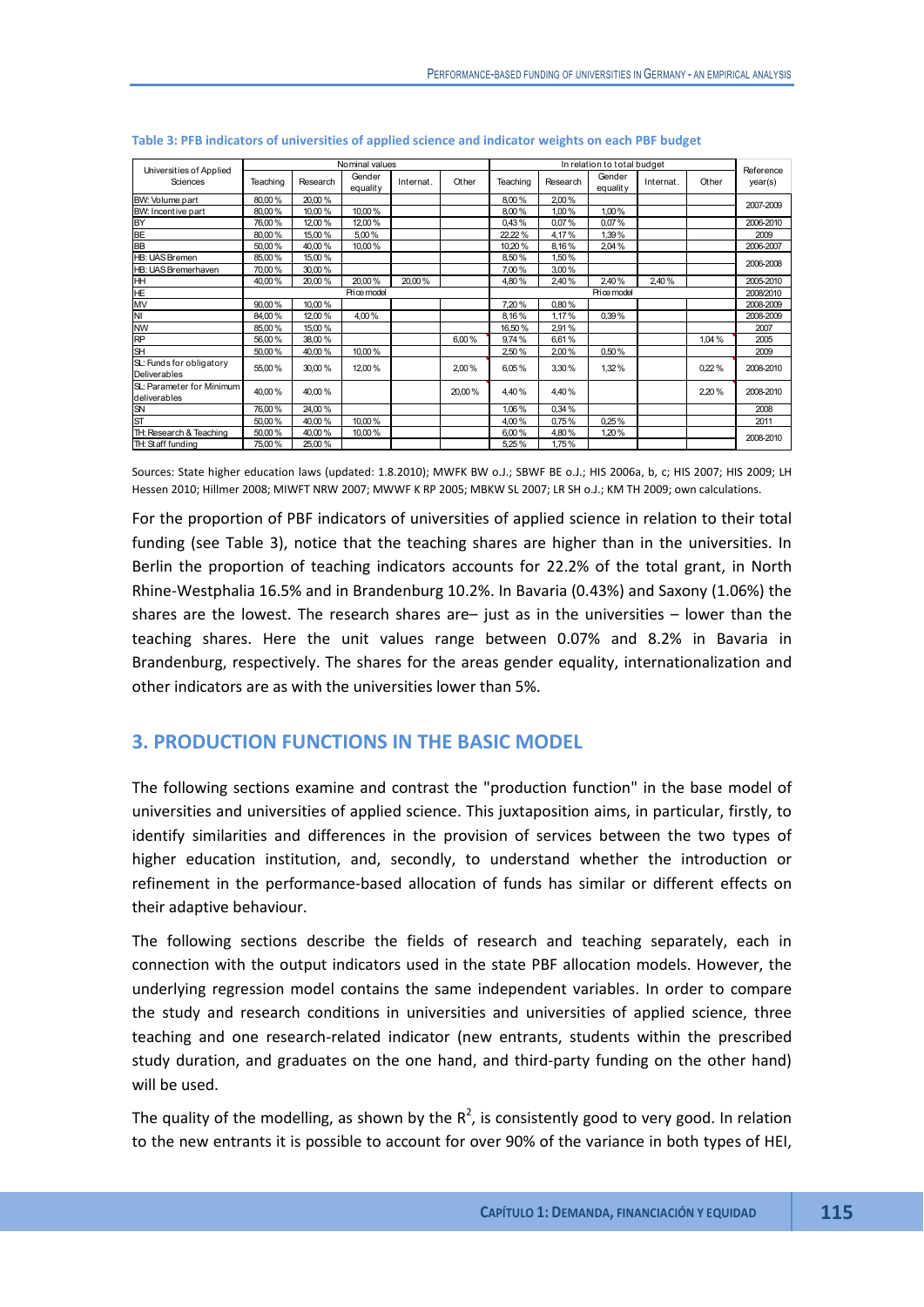whilst for students within the prescribed study duration and graduates the models account for over 85% of difference. Moreover, the models and the effects of framework conditions (HEI size, size of department, percentage of BA / MA students) and the inputs (professors, academic positions and expenditure for education and research) are roughly comparable. That is to say that universities and universities of applied science seem to work similarly, in principle. Differences can usually only be found in the details – and can then usually by explained by different framework conditions. This will be discussed in more detail below in connection with the regression results for individual output variables.

#### **3.1. Teaching-related indicators**

In this section a total of three indicators are considered; each play an essential role in the models of state-level PBF models. Here, the number of new entrants is not really a part of HEI performance, but rather an indicator for "load" or "input". However, since it is used in the state-level PBF models in the context of teaching performance, we will follow this practice. The number of students in the expected study period is an efficiency indicator because it indicates what proportion of students are (still) in their studies; conversely, it also makes it possible to calculate the proportion of students no longer located in the prescribed period of study. The number of graduates indicates the extent to which students successfully complete the studies in a department and is therefore a key element of performance measurement and efficiency, especially if you would weight it, for example, by the extent to which they successfully finish their studies within certain periods of time.

#### *New entrants*

Both at universities and at universities of applied science, the number of new entrants is predominantly explained by the number of students (in a discipline), as this has by far the highest beta coefficient (0.84 or 0.89). Albeit, the specific impact on the slope of the line, the B, is slightly different, which points to the fact that universities of applied science – other things being equal – tend to enrol slightly more new entrants than universities.

After the size of a department, the number of professors has the second most impact. This is not surprising, since this value plays a central role in the capacity regulations.<sup>45</sup> Somewhat surprisingly is, however, the fact that the impact of professors at universities is somewhat larger than at universities of applied science, since these –to a much greater extent than the universities of applied science – can be supported through mid-level academic staff.

Indeed, the model shows the number of (other) academic positions at universities in a slightly negative correlation to the number of new entrants; that this input factor has no statistical significance at universities of applied science is in line with expectations. The connection identified for universities might be inter alia explained by student-rich departments such as the humanities and social sciences tending to have somewhat less academic staff than other departments (especially engineering and natural science) or by larger departments tending to

**.** 

In Germany, capacity regulations set a norm for the relationship between the number of students in department and the number of professors.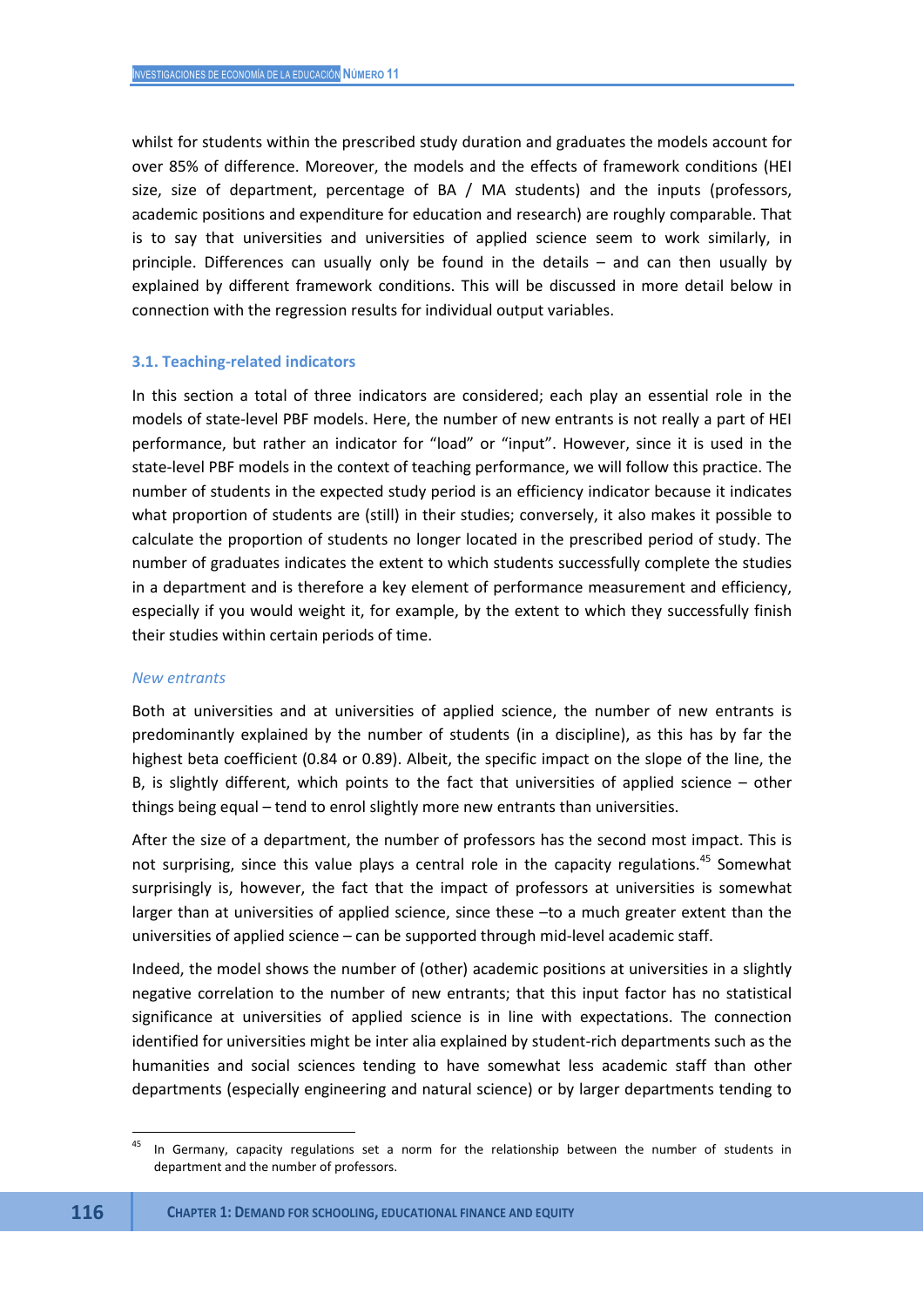have less academic staff than smaller ones. Another explanation might be added by considering the different levels of third-party funding.

| <b>New entrants</b>                               |            | <b>Universities</b> |        | Universities of applied science |          |        |
|---------------------------------------------------|------------|---------------------|--------|---------------------------------|----------|--------|
|                                                   | В          | Beta                | Sig.   | В                               | Beta     | Sig.   |
| (Constant)                                        | 6269,915   |                     |        | 820,825                         |          |        |
| Number of students in department                  | .141       | ,838                | ***    | 176,                            | ,891     | ***    |
| HEI size                                          | $-0.002$   | $-0.017$            |        | $-0.006$                        | $-0.066$ | ***    |
| Number of professorships                          | 1,735      | ,125                | ***    | 0,567                           | ,088     | ***    |
| Number of academic positions                      | $-0.089$   | $-0.062$            | ***    | ,002                            | ,001     |        |
| Proportion of BA & MA students                    | $-32,017$  | $-0.016$            | $\ast$ | 26,844                          | ,045     | ***    |
| Expenditure<br>for<br>teaching<br>and<br>research | $-.001$    | $-0.013$            |        | ,002                            | ,016     | $\ast$ |
| Third-party funding                               | ,007       | ,105                | ***    | ,006                            | ,017     | $\ast$ |
| Engineering                                       | $-181,526$ | -,087               | ***    | -7,359                          | -,014    |        |
| Natural science                                   | $-169,579$ | $-0.090$            | ***    | $-21,193$                       | $-.040$  | ***    |
| Trend over time                                   | $-3,016$   | -,009               |        | $-0,383$                        | $-0.004$ |        |
| $R^2$                                             | ,937       | ,936                |        | ,920                            | ,920     |        |

#### **Table 4: The basic model for new entrants**

Source: QualitAS-Dataset. Legend: \*\*\*) significant on 0.1% level, \*\*) significant on 1% level, \*) significant on 5% level.

The funding of universities, measured here in expenditure on education and research, as well as third-party funds,<sup>46</sup> leads to some interesting differences between the types of institutions; and holds, in addition, a surprise. Spending on teaching and research at universities has no significant relationship with the number of new entrants and for the universities of applied science the direction of impact is only weakly positive and the correlation only slightly significant. In contrast, the coefficient of third-party funding, both at universities and at universities of applied science, is significantly positively correlated with the numbers of new entrants; with the role of third-party funding at universities significantly larger and with a higher level of significance than at universities of applied science. This might be plausibly explained by a larger relevance of third-party funding at universities. $47$  However, the overarching results for third-party funding only show minimal differences between universities and universities of applied science, so this result is only partly plausible.

The influence of the proportion of bachelor and master students on the number of new entrants differs for each type of HEI.<sup>48</sup> While universities of applied science display a positive correlation, it is negative for universities. This could be explained by the fact that the conversion to bachelor and master degrees has different effects on the average duration of

<sup>46</sup> In principle, additional financial indicators would be total expenditure and total staff budget for a faculty; however, neither indicators are used here due to multicollinearity.<br>In a previous analysis that does not distinguish between universities and universities of applied science, slight

differences to these results were evident. Similarly, strong correlations were visible in Dohmen (2015) based on the third-party funding, while staff costs were significant for the universities.<br>During the period of investigation, Germany was still undergoing a transition between the old-type long degrees

<sup>(</sup>Diplom) and bachelor and master structures.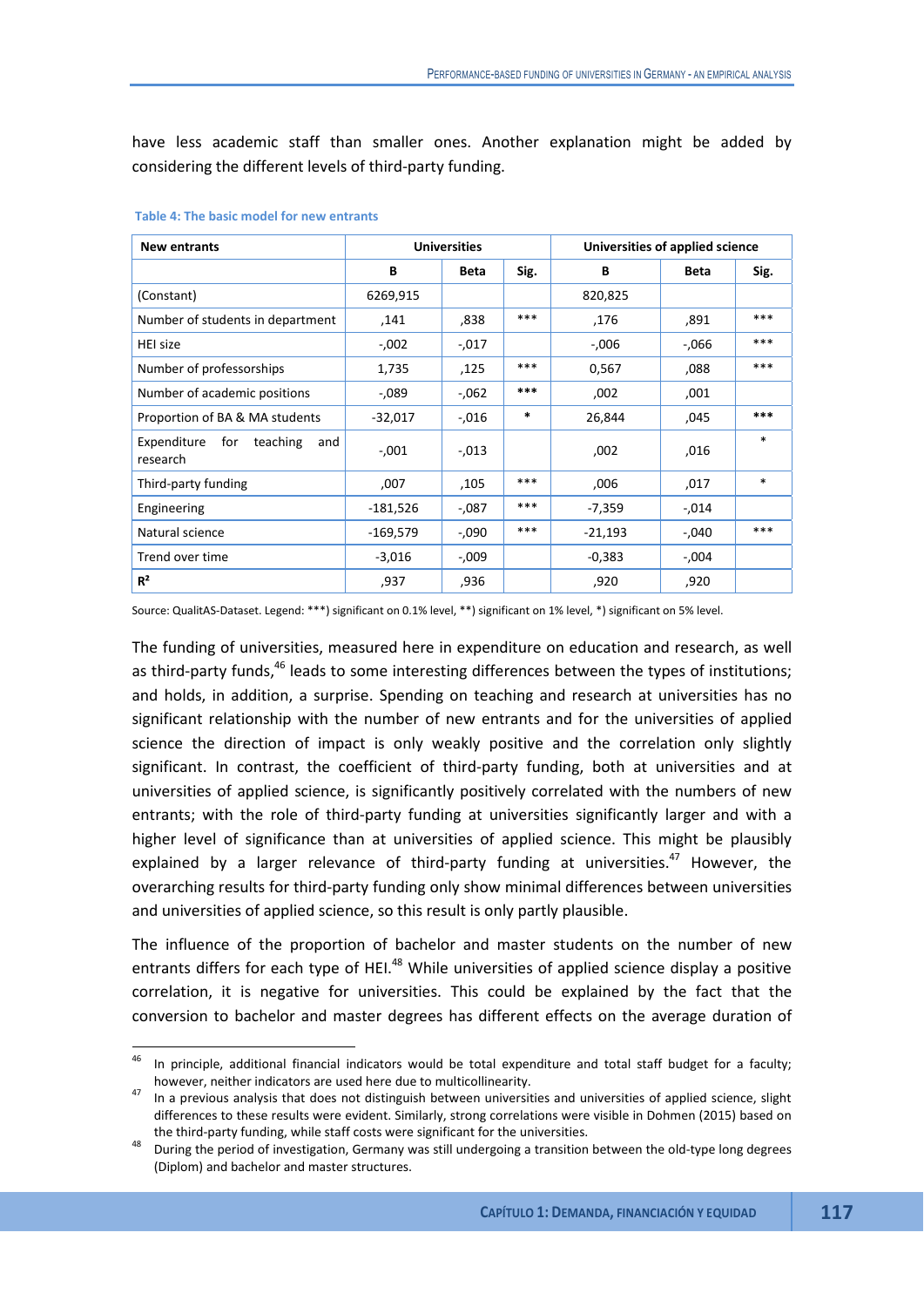study and thus on the number of studies remaining in a HEI. Alternatively, this could also be caused by the fact that the universities of applied science consistently responded faster to the change, while a few of the major universities converted rather slowly to the new structures. It is striking that the effect sizes, despite the different direction of impact, are quite close to each other (-.32 and +.26 for universities and universities of applied science, resp.).

In line with the expectations, the subject groups engineering and natural sciences show a strong negative impact on the number of new entrants, which can be explained both by different norms for student-staff ratios and a higher proportion of practical seminars and tutorials compared to the humanities and social sciences (the reference group), and by the higher average number of student entrants in these two subject groups, which are moreover also tend to be larger.<sup>49</sup>

HEI size correlates for both types of HEI slightly negatively with the number of new entrants, i.e. larger institutions do not automatically enrol more students. However, this shows that the departments of an institution can follow different lines. The slightly negative impact of HEI size is only statistically significant for universities of applied science.

In conclusion, there are considerable similarities in the direction of impact of the factors influencing the numbers of new entrants at universities and universities of applied science. Of particular interest is the differing role of financial resources between the two types of HEI.

### *Students within the prescribed study duration*

The number of students within the prescribed study duration is a "throughput" indicator, which can also be understood as an indicator for efficiency. For the students within the prescribed study duration (PSD), the number of students in the respective departments are not included in the model due to strong correlation (multicollinearity).

Of particular importance for the number of students in PSD is – not surprisingly – the number of professors, which has a much stronger correlation than the other indicators for both types of HEI. The positive and significant role of the staff: student ratios is further amplified by the effect shown by the number of (other) academic staff, i.e. staffing a university obviously has a particularly strong influence on this "throughput" indicator. Additional teaching staff professor and academic staff (here ignoring student assistants for teaching) – thus has a noticeably positive effect on the compliance with the prescribed period of study. Subsequent sections will show also that, although not quite as strong, this is true for the number of graduates, too. Additionally, larger HEIs have on average a significantly higher proportion of students in PSD in their departments than smaller HEIs, which can be seen as an indication of potential economies of scale.

It is striking that for universities all other factors, provided they are statistically significant, have negative correlations. This is especially true for the two disciplines engineering and natural sciences, but also of the proportion of bachelor and master students and the two financial indicators. In other words, apparently the humanities have structurally better results

<sup>49</sup> This result suggests to investigate these fields separately, but this does not occur in this study.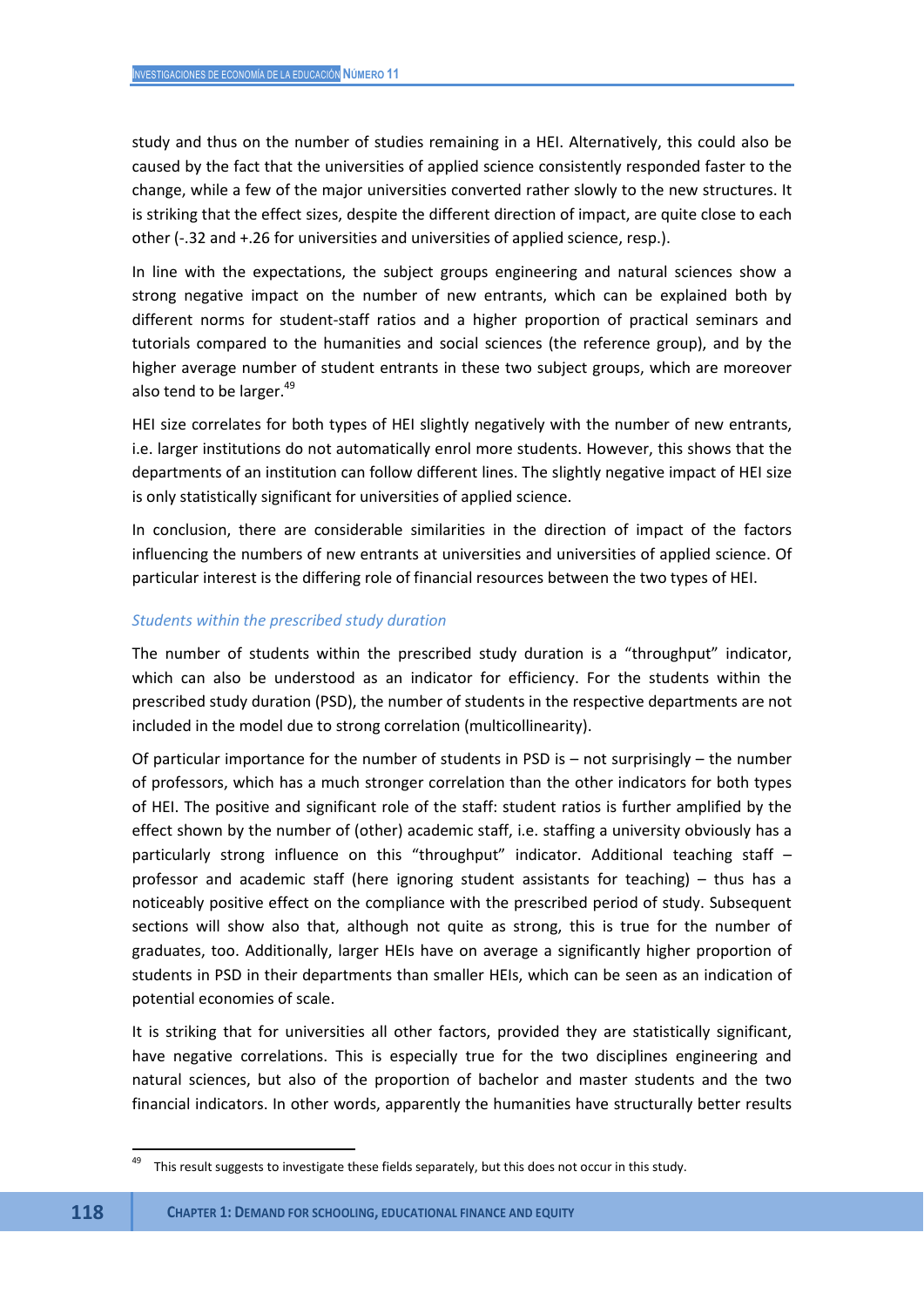for the indicator students in PSD compared to the other two disciplines, and this applies – taking into account the results described below in terms of the number of graduates – to two of the three examined teaching indicators.50 The – only slightly negative and weakly significant – relationship between spending on education and research as well as third-party funding and the number of students within the prescribed study period at universities is somewhat surprising. A possible explanation for the role of spending on education and research would be that here the expenditure on research have a higher impact or indeed have simply increased more than spending on teaching (see for more detail Dohmen/Krempkow 2014).

| Students within the prescribed<br>study duration |             | <b>Universities</b> |        | Universities of applied science |         |       |
|--------------------------------------------------|-------------|---------------------|--------|---------------------------------|---------|-------|
|                                                  | В           | Beta                | Sig.   | В                               | Beta    | Sig.  |
| (Constant)                                       | -160763,822 |                     | ***    | -42307,441                      |         | ***   |
| Number of students in department                 | n/a         | n/a                 | n/a    | n/a                             | n/a     | n/a   |
| HEI size                                         | ,088        | ,200                | ***    | ,076                            | ,219    | ***   |
| Number of professorships                         | 32,080      | .572                | ***    | 13,525                          | ,548    | ***   |
| Number of academic positions                     | ,860        | 147,                | ***    | 1,738                           | ,171    | ***   |
| Proportion of BA & MA students                   | $-708,214$  | $-0.086$            | ***    | $-103,686$                      | $-.045$ | $***$ |
| for teaching<br>Expenditure<br>and<br>research   | $-.011$     | $-.041$             | $\ast$ | ,031                            | .062    | ***   |
| Third-party funding                              | $-.011$     | $-0.043$            | $\ast$ | ,018                            | ,015    |       |
| Engineering                                      | $-2283,980$ | $-272$              | ***    | -420,891                        | $-.209$ | ***   |
| Natural science                                  | $-2615,206$ | $-0.343$            | ***    | $-452,501$                      | $-222$  | ***   |
| Trend over time                                  | 80,822      | ,057                | ***    | 21,289                          | ,058    | ***   |
| R <sup>2</sup>                                   | ,857        | ,856                |        | ,874                            | ,873    |       |

#### **Table 5: The basic model for students within the prescribed study period**

Source: QualitAS-Dataset. Legend: \*\*\*) significant on 0.1% level, \*\*) significant on 1% level, \*) significant on 5% level.

While negative correlations for the engineering and natural sciences as well as for the proportion of BA / MA students are visible regarding the universities of applied science, the direction of spending and the effect on education and research is positive and highly significant. Third-party funding is not significantly related to the number of students within the prescribed study duration.

The time trend is  $-$  as also in the number of graduates shown below  $-$  positive for both types of HEI; with some differences in terms of the effect size.

### *Graduates*

Although number of graduates as indicator has some parallels to the two previous indicators new entrants or students within the prescribed study duration, there are also some important differences. In all cases, the framework conditions (number of students by departments) and

<sup>50</sup> In the undifferentiated analysis this applied to all three teaching-related indicators (Dohmen 2015).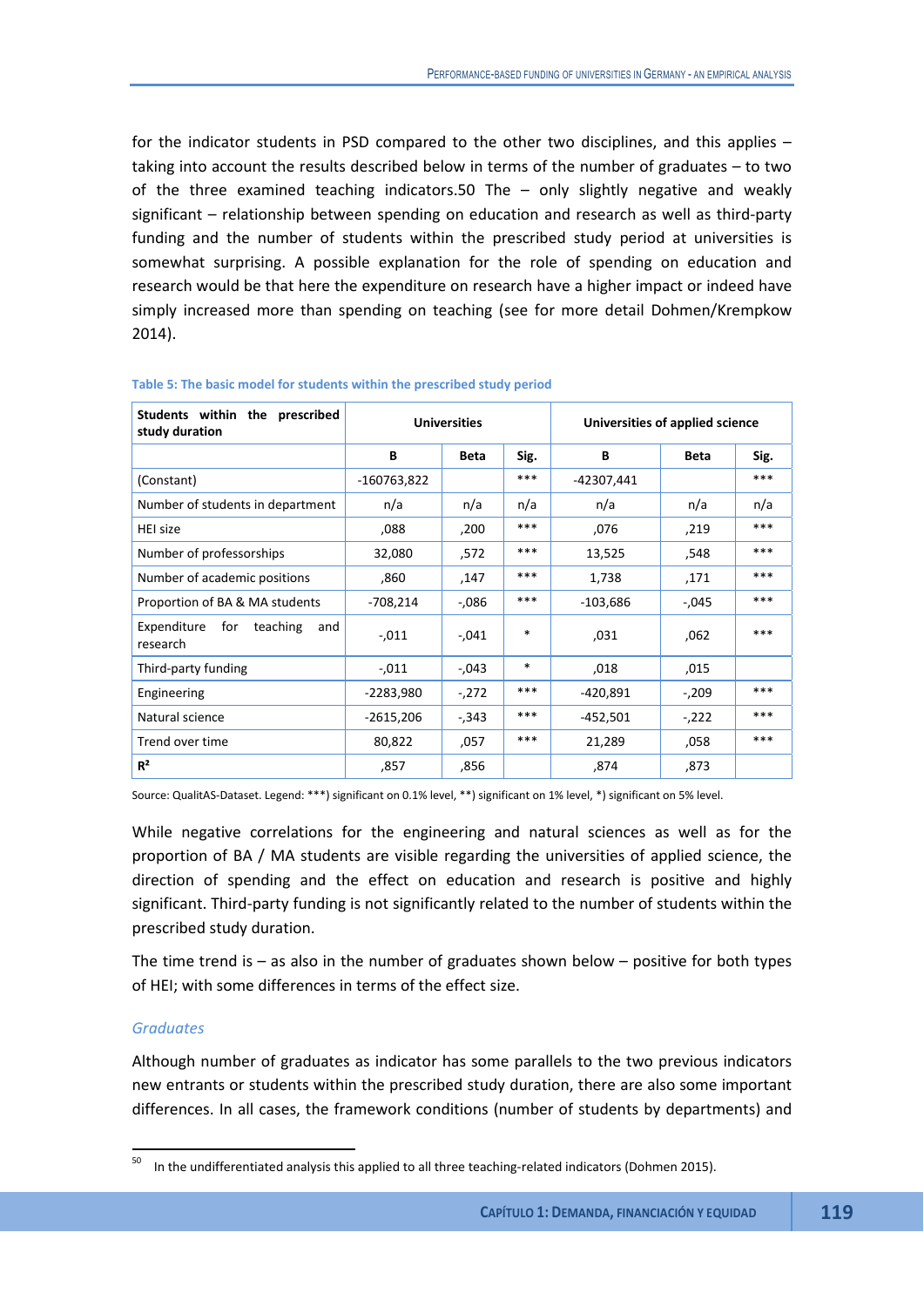human resources (professors and academic staff) are positively correlated with the number of graduates for universities and for universities of applied science.

The most important role is played by the number of professors – an additional professor leads to three additional graduates – followed by additional academic staff. An additional academic staff increases the number of graduates at universities but by just 0.1, while each additional student in a department increases the number of graduates by 0.06. In other words: in order to "produce" an additional graduate, a university on average should either increase the number of professors by 0.35, the number of academic staff by 9 or the Number of students in department by 16 –in each case other things being equal. At universities of applied science, the corresponding coefficients are: 0.87 professors, 7 academic staff or 9 students.

| <b>Graduates</b>                      |            | <b>Universities</b> |      | Universities of applied science |          |        |  |
|---------------------------------------|------------|---------------------|------|---------------------------------|----------|--------|--|
|                                       | В          | Beta                | Sig. | В                               | Beta     | Sig.   |  |
| (Constant)                            | -50844,854 |                     | ***  | -9581,971                       |          | ***    |  |
| Number of students in department      | .062       | ,587                | ***  | ,110                            | .678     | ***    |  |
| HEI size                              | $-0.006$   | $-0.089$            | ***  | $-0.005$                        | $-063$   | ***    |  |
| Number of professorships              | 3,017      | ,345                | ***  | 1,156                           | ,217     | ***    |  |
| Number of academic positions          | ,106       | ,116                | ***  | ,143                            | ,065     | ***    |  |
| Proportion of BA & MA students        | 92,740     | ,072                | ***  | 57,625                          | ,117     | ***    |  |
| Expenditure for teaching and research | ,000       | -,004               |      | $-0.002$                        | $-0.023$ | $\ast$ |  |
| Third-party funding                   | $-0.003$   | -,079               | ***  | ,004                            | ,015     |        |  |
| Engineering                           | 7,239      | ,006                |      | -45,956                         | -,105    | ***    |  |
| Natural science                       | $-93,482$  | -,079               | ***  | $-40,567$                       | $-0.092$ | ***    |  |
| Trend over time                       | 25,382     | .115                | ***  | 4,793                           | ,060     | ***    |  |
| $R^2$                                 | ,891       | ,890                |      | ,849                            | ,848     |        |  |

#### **Table 6: The basic model for graduates**

Source: QualitAS-Dataset. Legend: \*\*\*) significant on 0.1% level, \*\*) significant on 1% level, \*) significant on 5% level.

For both types of higher education, the number of graduates also increases with the number of students in bachelor and master programs. This is plausible insofar as the prescribed and the real average study duration is shorter in these study programs and thus faster than for other study programmes.

A final set of similarities are the highly significant, slightly negative correlation of larger size and – other things being equal – lower number of graduates in the natural sciences compared to the humanities and social sciences. By contrast, in this regard university engineering courses show no significant deviations; whereas the number of graduates in engineering at universities of applied science is significantly lower.

Contradicting correlations are evident regarding the number of graduates and spending on education and research and on third-party funding. While third-party funding available to universities has a highly significant, slightly negative correlation with the number of graduates, for universities of applied science spending on education and research correlate significantly and slightly negatively with the number of graduates. As a result, we can state that student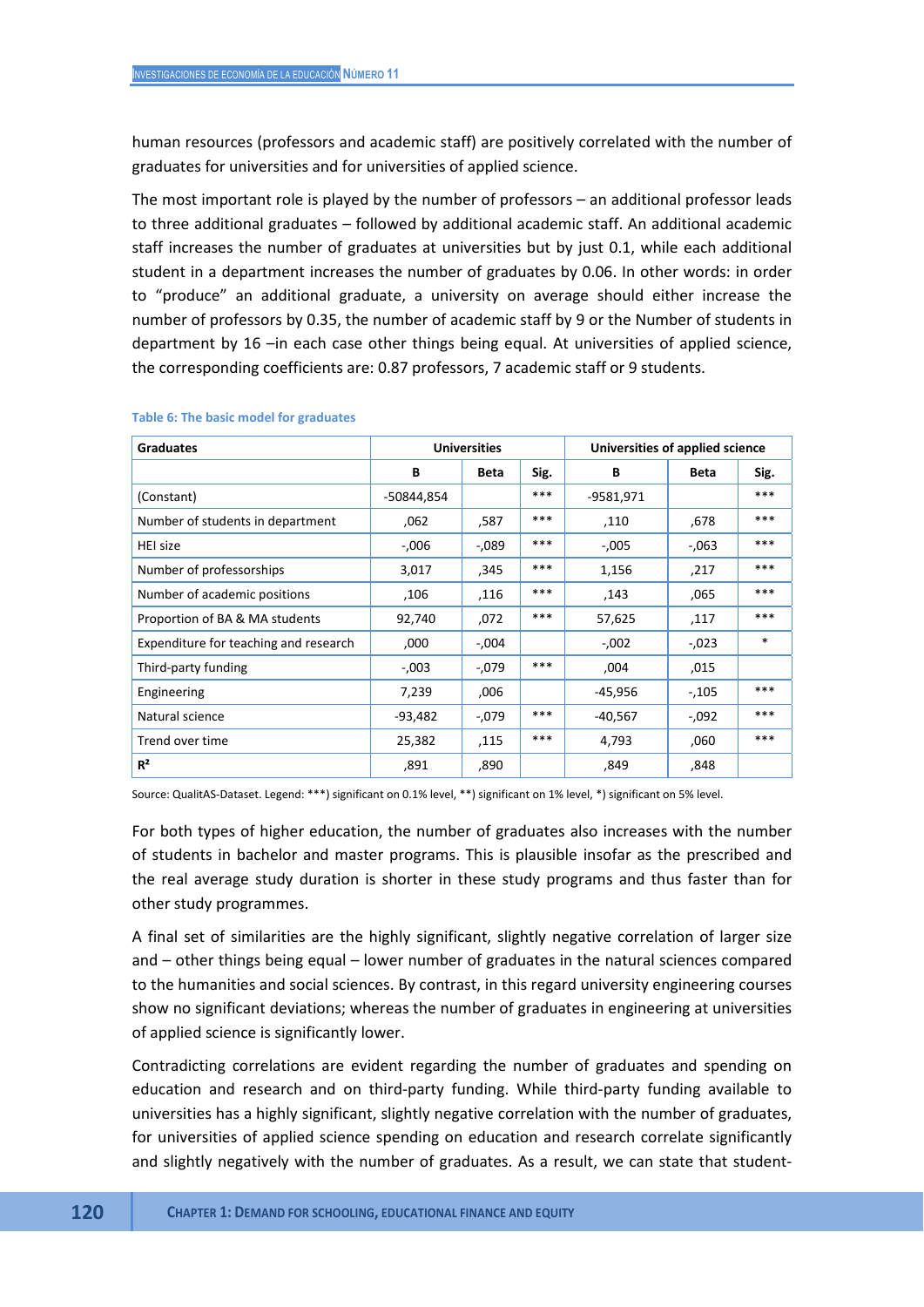staff ratios for both status groups and economies of scale at the departmental level are important drivers for higher numbers of graduates. The role of the proportion of BA / MA students is of great interest for the following observations as HEIs that have changed faster will draw financial advantage from a PBF model – at least temporarily, if the number of graduates is used as an important indicator.

The adverse role of third-party funding on the number of graduates at universities points to a possible slight trade-off between teaching and research.

### **3.2. Third-party funding as research-related output indicator**

Some notable differences between the types of HEI are visible with regard to the relationships between the independent variables and the third-party funding of a department. At universities, the number of other academic staff and expenditure on research and teaching of particular are of particular positive significance. Furthermore, in the subject areas of engineering and natural sciences, especially for structural reasons, higher third-party funding is obtained than in the humanities and social sciences. The number of female professors is negatively correlated with third-party funds.

The above-mentioned structural differences in the subject areas can be observed at a similar magnitude for the universities of applied science. Furthermore, spending on teaching and research and other academic staff play a considerable, but somewhat less important role in determining third-party funding. Unlike the universities, the number of professors shows a positive correlation with the amount of third-party funding at the universities of applied science. In addition, the size of the department is not correlated negatively with third-party funds. Also in contrast to the universities, there is no negative correlation with the percentage of BA / MA students. The time trend is positive at both, universities and universities of applied science, although it is much more pronounced for the latter.

| Third-party funding                   |             | <b>Universities</b> |        | Universities of applied science |             |        |
|---------------------------------------|-------------|---------------------|--------|---------------------------------|-------------|--------|
|                                       | В           | Beta                | Sig.   | В                               | <b>Beta</b> | Sig.   |
| (Constant)                            | -532296,171 |                     | ***    | -83963,286                      |             | ***    |
| Number of students in department      | $-0.389$    | -,145               | ***    | ,055                            | ,093        | $\ast$ |
| <b>HEI size</b>                       | $-0.061$    | -,035               | $\ast$ | $-0.027$                        | -,099       | ***    |
| Number of professorships              | $-0.370$    | $-0.002$            |        | 2,468                           | ,126        | $***$  |
| Number of academic positions          | 12,097      | ,521                | ***    | 1,729                           | ,213        | ***    |
| Proportion of BA & MA students        | $-1141,391$ | $-0.035$            | **     | 3,698                           | ,002        |        |
| Expenditure for teaching and research | ,505        | .492                | ***    | ,118                            | ,297        | ***    |
| Third-party funding                   | n.a.        | n.a.                | n.a.   | n.a.                            | n.a.        | n.a.   |
| Engineering                           | 7656,987    | ,229                | ***    | 418,095                         | ,261        | ***    |
| Natural science                       | 4558,548    | ,150                | ***    | 227,716                         | ,141        | ***    |
| Trend over time                       | 264,051     | ,047                | ***    | 41,863                          | ,143        | ***    |
| R <sup>2</sup>                        | ,776        | ,775                |        | ,437                            | ,435        |        |

|  |  | Table 7: The basic model for the acquisition of third-party funding in a department |
|--|--|-------------------------------------------------------------------------------------|
|--|--|-------------------------------------------------------------------------------------|

Source: QualitAS-Dataset. Legend: \*\*\*) significant on 0.1% level, \*\*) significant on 1% level, \*) significant on 5% level.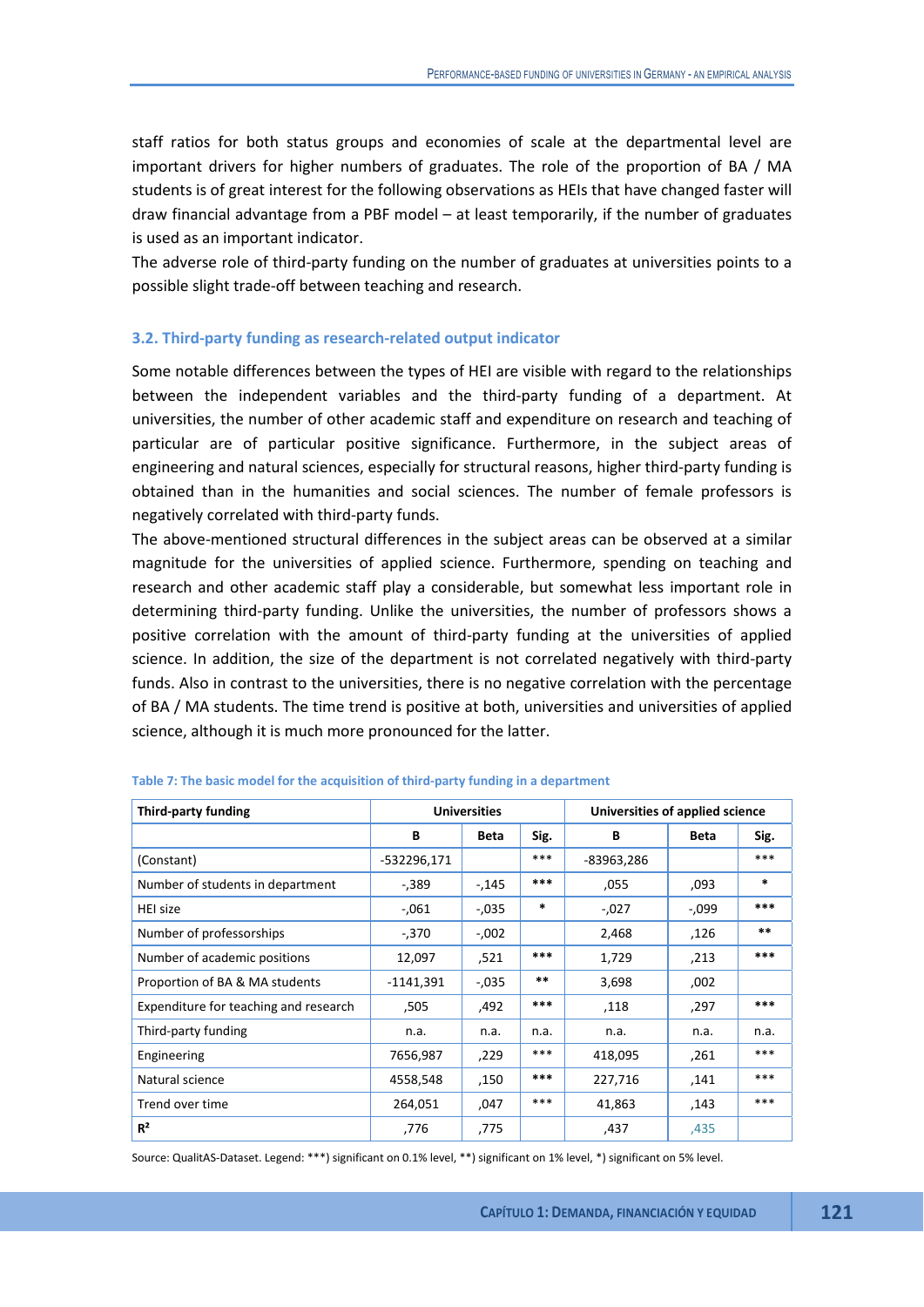The strong relationship between expenditure for research and teaching on the one hand and the other academic positions on the other could be done to the so-called Matthews Effect (see the results of similar analyzes in Jansen et al. 2007).

The discrepancy between the (negative) correlation between the number of professors and the positive correlation of other academic positions for third-party funding could either indicate that the latter are particularly important for writing applications and the acquisition of third-party funding – or that this employee category benefits disproportionately from thirdparty funding being used in the recruitment of additional staff, while this does not affect the number of professors or only to a limited extent. The latter assumption seems more plausible.

#### **3.3. Summary**

In the previous section, three teaching and one research indicator were investigated as to how central factors in the higher education system act on them.

For teaching two efficiency indicators and a "load indicator" were considered. Especially in the case of the two efficiency indicators the special importance of the student-staff ratio was demonstrated, both in connection to the number of professors and the number of other academic staff, as well as the relevance of scale and size effects in relation to the size of a department. The latter may be justified on the basis that choice is connected with the number of students in department and thus larger departments have an indirect advantage in terms of attractiveness. Either they manage to get better by keeping students or they are able to "recruit" students from other HEI during their studies. The size of the HEI seems consistently rather less conducive and is negatively correlated with the dependent variable in all four cases.

The two financial indicators "expenditures for teaching and research", and third-party funds appear to have a minor impact on the instructional efficiency of a department, and some had rather disadvantage impacts on the teaching indicators. Additionally, the indicators give evidence here for differences in the direction of impact between universities and universities of applied science.

The significant differences in the subjects group coefficients for engineering and natural sciences compared to the humanities and social sciences, as well as in relation to each other suggest that there may be still other deviations, which should be more precisely examined here. This could not be done in the context of this paper.

Overall, the particular importance of human resources was evidenced for third party funding as key indicator of research output, $51$  and here above all, the staffing and financial volume associated with professorships. Expenditure on teaching and research are mainly positively correlated with third-party funds, which suggests that here a decisive course in favour of thirdparty funds is often taken.

Summing up the results for both areas – teaching and research – then it is the number of professorships and other academic staff, as well as the size of the department which turn out

 $51$ The number of publications or patents plays a very minor role in the state-level PBF models, therefore it is not considered in this study. However, the number of publications, their quality and reception in the academic community are significant output criteria are will be taken into account in subsequent studies.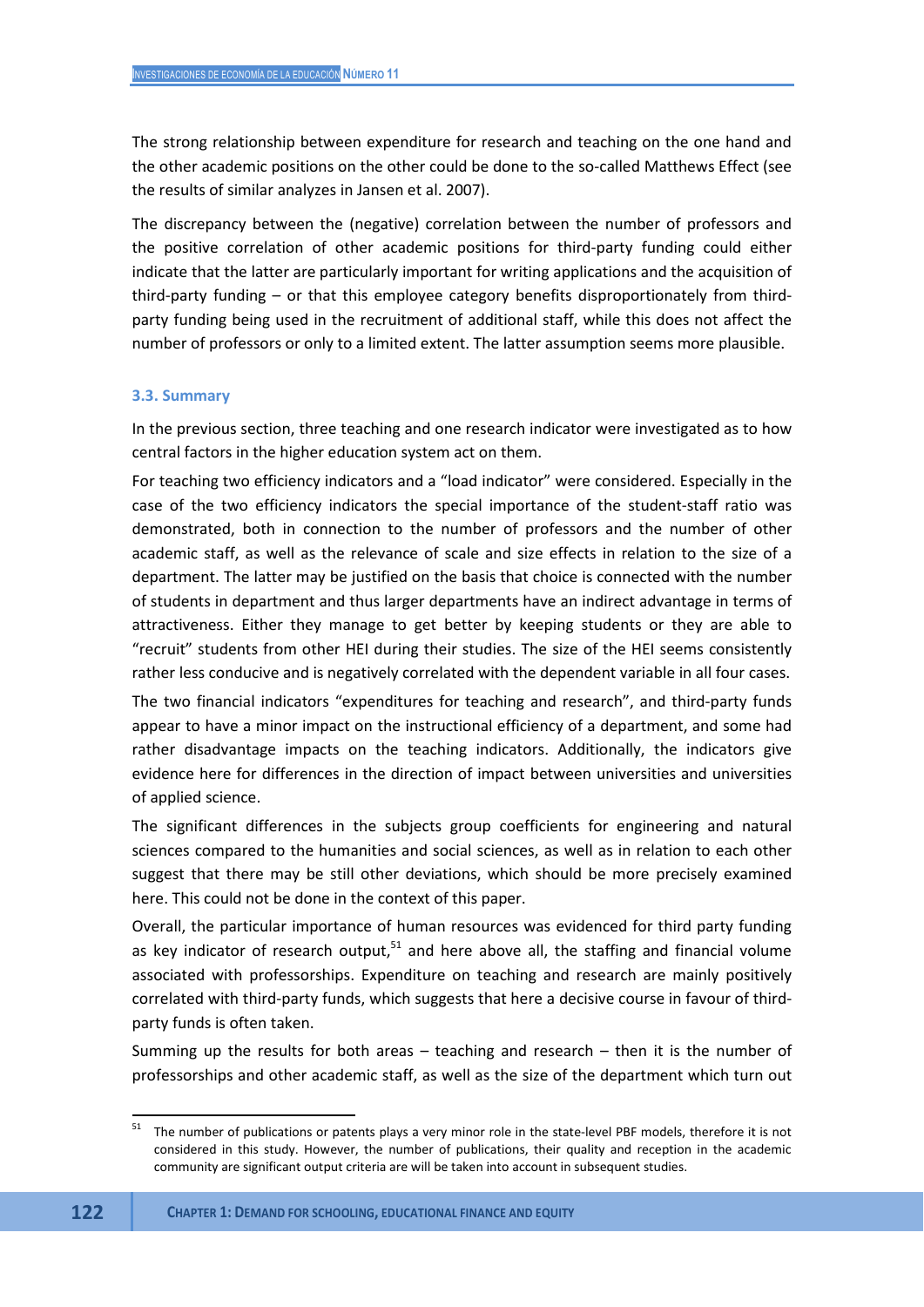to be strong drivers for most teaching and research indicators. These three variables are almost universally positive or only show negative correlations sporadically.

In contrast, the impact of part of the state subsidy allocated as variable or flexible financial resources on the output values is more difficult to determine.<sup>52</sup> Third-party funds are indeed positively linked to research output, but less so with respect to the teaching indicators. This is more the case for the universities than for the universities of applied science. Here, the difference in emphasis on research and teaching between the two types of higher education could play an important role; but what cannot be excluded is that the different subject area profiles of these two types of HEI are the cause of impact. Humanities and social sciences are significantly more present at universities than at universities of applied science, which usually have their focus on engineering and natural sciences.

The relevance of the subject areas is also reflected in the fact that the effective direction of impact for engineering and natural science at both types of HEI's mostly negative concerning the teaching indicators and more positive concerning research indicators – with differences in detail.

The HEI size is almost consistently negatively correlated with the output indicators, in contrast to the size of a department, where the correlation is usually positive.

The results confirm in this way the basic finding of earlier analyses by Dohmen (2014, 2015), but now more differentiated and specified in detail concerning the effects on the output values of the universities and universities of applied science.

# **4. WHAT EFFECTS DO THE PERFORMANCE-ORIENTED FUNDING MODELS HAVE ON UNIVERSITY RESOURCES?**

As described above, almost all states have changed their funding system and in the last fifteen years they have awarded a portion of their funds to HEIs on the basis of metrics which are included in a system of performance-based resource allocation. In this, there was a trend from input to the partial output orientation. The analyses in the previous sections are relevant for the subsequent analyses as the effect of the introduction and design of the performancebased funding allocation models builds on these higher education "production functions". Specific elements of the PBF models and the accompanying regulation changes will be added to the model to investigate their impact on input and output factors in university behaviour. This is highly relevant as most PBF models and indeed the implementation of New Public Management assumes certain effects on university efficiency.

## **4.1. Introduction of a PBF model**

The question arises whether the introduction of a performance-based allocation of funds has had observable effects on the behaviour of universities of applied science or departments. The following tables show that the introduction of a PBF models was only occasionally

<sup>52</sup> Reminder: The total and staff expenses were not included in the model due to multicollinearity - especially with the indicators of staffing levels.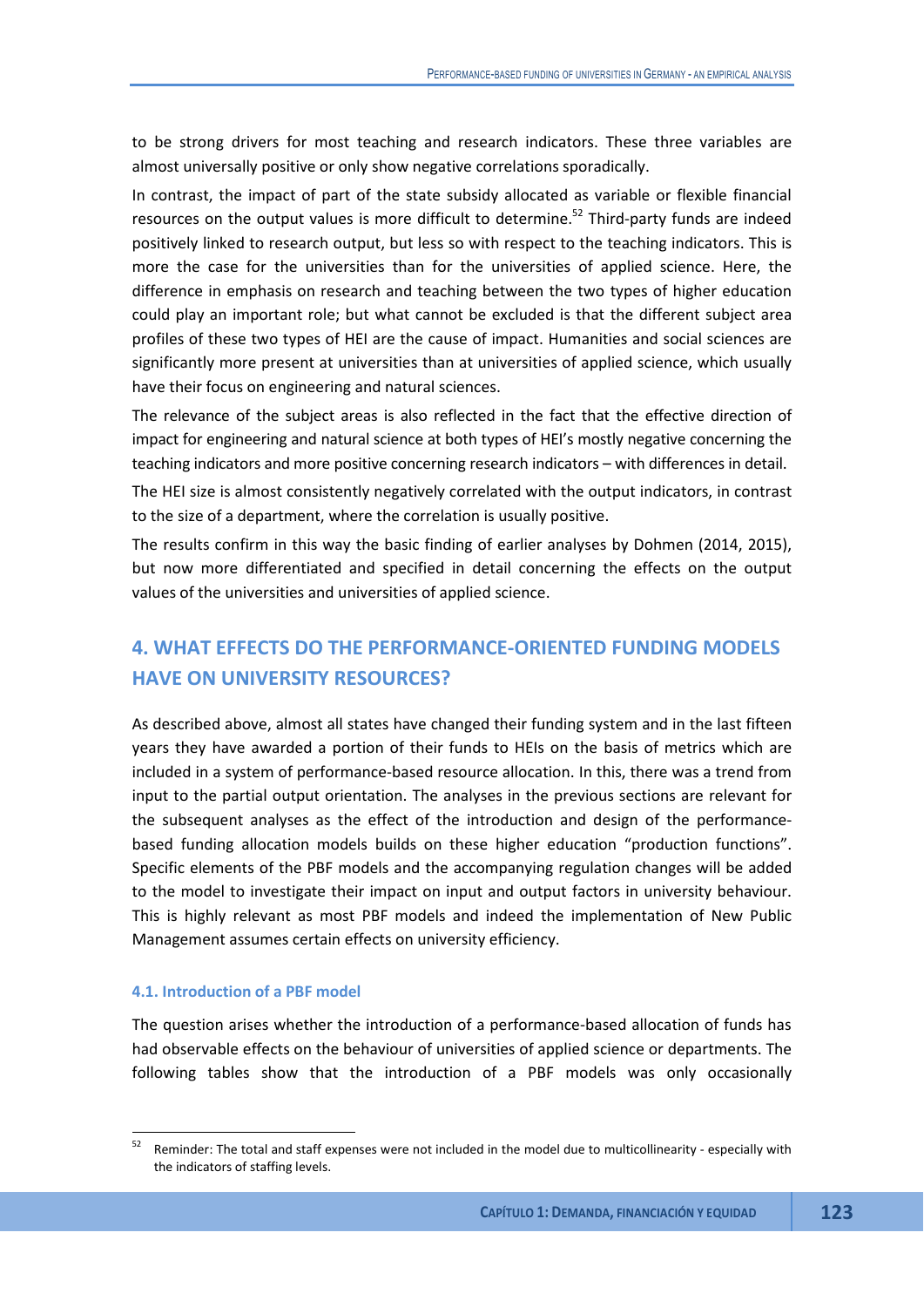accompanied by significant changes in the output indicators. Furthermore, throughout the quality of the basic model is not changed and remains robust.

| <b>Universities</b>       | 1st grade students |             |      | <b>Students in Standard</b><br>study time" |      |      | <b>Graduates</b> |             |      | <b>Third Party funding</b> |             |        |
|---------------------------|--------------------|-------------|------|--------------------------------------------|------|------|------------------|-------------|------|----------------------------|-------------|--------|
|                           | в                  | <b>Beta</b> | Sig. | в                                          | Beta | Sig. | В                | <b>Beta</b> | Sig. | В                          | <b>Beta</b> | Sig.   |
| <b>Application of PBF</b> | .846               | 000         |      | 79.107                                     | ,010 |      | $-2,306$         | $-.002$     |      | -1072,946                  | $-0.033$    | $\ast$ |
| R <sub>2</sub>            |                    | ,936        |      |                                            | ,856 |      |                  | ,890        |      |                            | .776        |        |

#### **Table 8: The effects of the introduction of the PBF on output indicators in universities**

Source: QualitAS-Dataset.

Legend: \*\*\*) significant at 0,1% Level, \*\*) significant at 1% Level, \*) significant at 5% Level.

More in detail, Table 8 does show only one significant change in the regression results at universities, which is also the case for the universities of applied science, by and large (see Table 9). However, a weakly significant change, albeit with a slightly negative direction can be seen for the level of third party funding at universities, whereas at the universities of applied sciences the number of graduates and the level of third party funding correlate negatively with the introduction of PBF. This means that the level of third party funding develops better in states without a PBF system, this is valid for both types of universities. This also applies to the number of graduates. If one assumes a causality, then the introduction of PBF would have taken an unfavourable influence in this regard. Alternatively, it might well be that the number of graduates at UAS in the states with PBF is comparatives less favourably to the numbers of graduates in other states. The same might apply to the level of third party funding in both types of HEI, whereas the slope is much stronger at the universities compared to the UAS.

| Universities of<br><b>Applied Sciences</b> | 1st grade students |         |      | <b>Students in Standard</b><br>study time" |             |      | <b>Graduates</b> |         |      | <b>Third Party funding</b> |         |        |
|--------------------------------------------|--------------------|---------|------|--------------------------------------------|-------------|------|------------------|---------|------|----------------------------|---------|--------|
|                                            | В                  | Beta    | Sig. | В                                          | <b>Beta</b> | Sig. | B                | Beta    | Sig. | в                          | Beta    | Sig.   |
| <b>Application of PBF</b>                  | $-4.841$           | $-.009$ |      | 11.407                                     | ,005        |      | $-10.432$        | $-.023$ | *    | $-60.035$                  | $-.036$ | $\ast$ |
| R <sub>2</sub>                             |                    | ,920    |      |                                            | ,873        |      |                  | ,849    |      |                            | .436    |        |

Source: QualitAS-Dataset.

Legend: \*\*\*) significant at 0,1% Level, \*\*) significant at 1% Level, \*) significant at 5% Level.

#### **4.2. Budget relevance of PBF**

In addition to the mere event of introducing a performance-based allocation, their configuration can also affect the behaviour of universities. Therefore, the following two substantive aspects are considered: the proportion of funding distributed via performance criteria and the importance of the introduction of a tolerance band (inside of which budget reallocations are permissible), which exist in some states models. The purpose of a tolerance band to prevent any loss of revenue affecting the functionality of the university "unduly".

It could be expected that a higher budget share of PBF in relation to the total state budget for universities has a greater incentive effect than a smaller fraction. It should be noted that the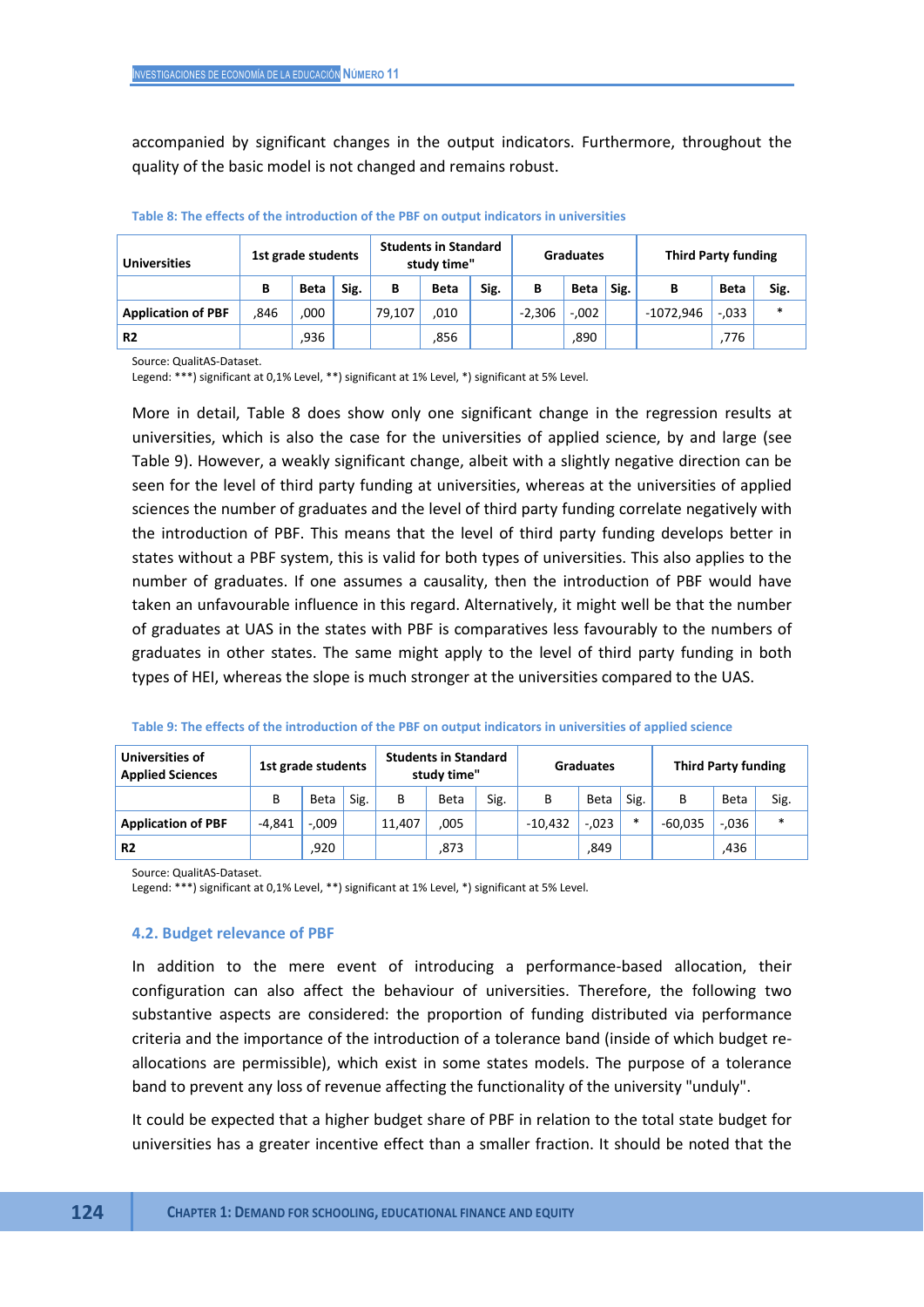proportion of funding distributed via PBF is usually only a few percent. Equally, limiting the redistributive impact with a tolerance band can be assumed to affect the motivation of universities, because the associated loss risk is smaller, the striker the tolerance band.

| <b>Universities</b>                               | 1st grade students |             |        | <b>Students in Standard study</b> | time"       | <b>Graduates</b> |            |             | <b>Third Party funding</b> |             |             |        |
|---------------------------------------------------|--------------------|-------------|--------|-----------------------------------|-------------|------------------|------------|-------------|----------------------------|-------------|-------------|--------|
|                                                   | В                  | <b>Beta</b> | Sig.   | В                                 | <b>Beta</b> | Sig.             | в          | <b>Beta</b> | Sig.                       | В           | <b>Beta</b> | Sig.   |
| <b>PBF</b><br>relation to<br>total<br>in<br>grant | $-182,398$         | $-.049$     | ***    | $-1622,018$                       | $-0.032$    | $\ast$           | $-169,867$ | $-.070$     | ***                        | $-325,914$  | $-0.005$    |        |
| Maximum<br>redistribution<br>after cut-backs      | $-32,083$          | $-.017$     | $\ast$ | 164,747                           | ,021        |                  | $-32,884$  | $-.026$     | $\ast$                     | $-1233,593$ | $-.039$     | $\ast$ |
| R <sup>2</sup>                                    |                    | ,940        |        |                                   | ,852        |                  |            | ,899        |                            |             | ,773        |        |

|  |  | Table 10: The influence of the budget relevance of PBF on output indicators in universities |
|--|--|---------------------------------------------------------------------------------------------|
|--|--|---------------------------------------------------------------------------------------------|

Source: QualitAS-Dataset.

Legend: \*\*\*) significant at 0,1% Level, \*\*) significant at 1% Level, \*) significant at 5% Level.

Table 10 shows that on the one hand a higher budget share of the PBF to the total budget of universities is consistently accompanied by significant differences on teaching outputs compared to universities with a lower share of redistribution. On the other hand, these are always negative correlations. Thus, the number of new students at universities with a higher PBF contribution to the budget is lower than at universities with a smaller proportion. The same applies with respect to the students within the prescribed study duration and the number of graduates.

A similar picture, though usually with weaker significance levels, can be seen with regard to tolerance bands. Again these are usually negative correlations, i.e. wider tolerance bands are associated with lower student numbers and lower numbers of graduates. No significant effects are related to the number of students within the prescribed study duration.

As expected, the inclusion of these two variables results in slight increase in model fit; the  $R^2$ values are usually only a few tenths of a percentage point higher, although in individual cases they may increase by up to two percentage points.

At the universities of applied science, the effects are less pronounced (see Table 11); but the effects on the quality of the model are sometimes significantly higher – which among other things, is because the explanatory power is lower than for the universities.

| <b>Universities of Applied</b><br><b>Sciences</b> | 1st grade students |             |        | <b>Students in Standard</b><br>study time" |             |      | <b>Graduates</b> |             |      | <b>Third Party</b><br>funding |                              |      |
|---------------------------------------------------|--------------------|-------------|--------|--------------------------------------------|-------------|------|------------------|-------------|------|-------------------------------|------------------------------|------|
|                                                   | В                  | <b>Beta</b> | Sig.   | В                                          | <b>Beta</b> | Sig. | В                | <b>Beta</b> | Sig. | в                             | Beta<br>,022<br>,055<br>,482 | Sig. |
| PBF in relation to total grant                    | $-43.743$          | $-.026$     | $***$  | 251.395                                    | .021        |      | 4,298            | ,003        |      | 116,355                       |                              |      |
| <b>Maximum redistribution after</b><br>cut-backs  | $-9,795$           | $-.019$     | $\ast$ | $-80.062$                                  | $-.040$     | ***  | $-2,457$         | $-.006$     |      | 87,402                        |                              | $**$ |
| $R^2$                                             |                    | ,929        |        |                                            | ,880        |      |                  | ,852        |      | ,485                          |                              |      |

**Table 11: The influence of budget relevance of PBF on universities of applied science** 

Source: QualitAS-Dataset.

Legend: \*\*\*) significant at 0,1% Level, \*\*) significant at 1% Level, \*) significant at 5% Level.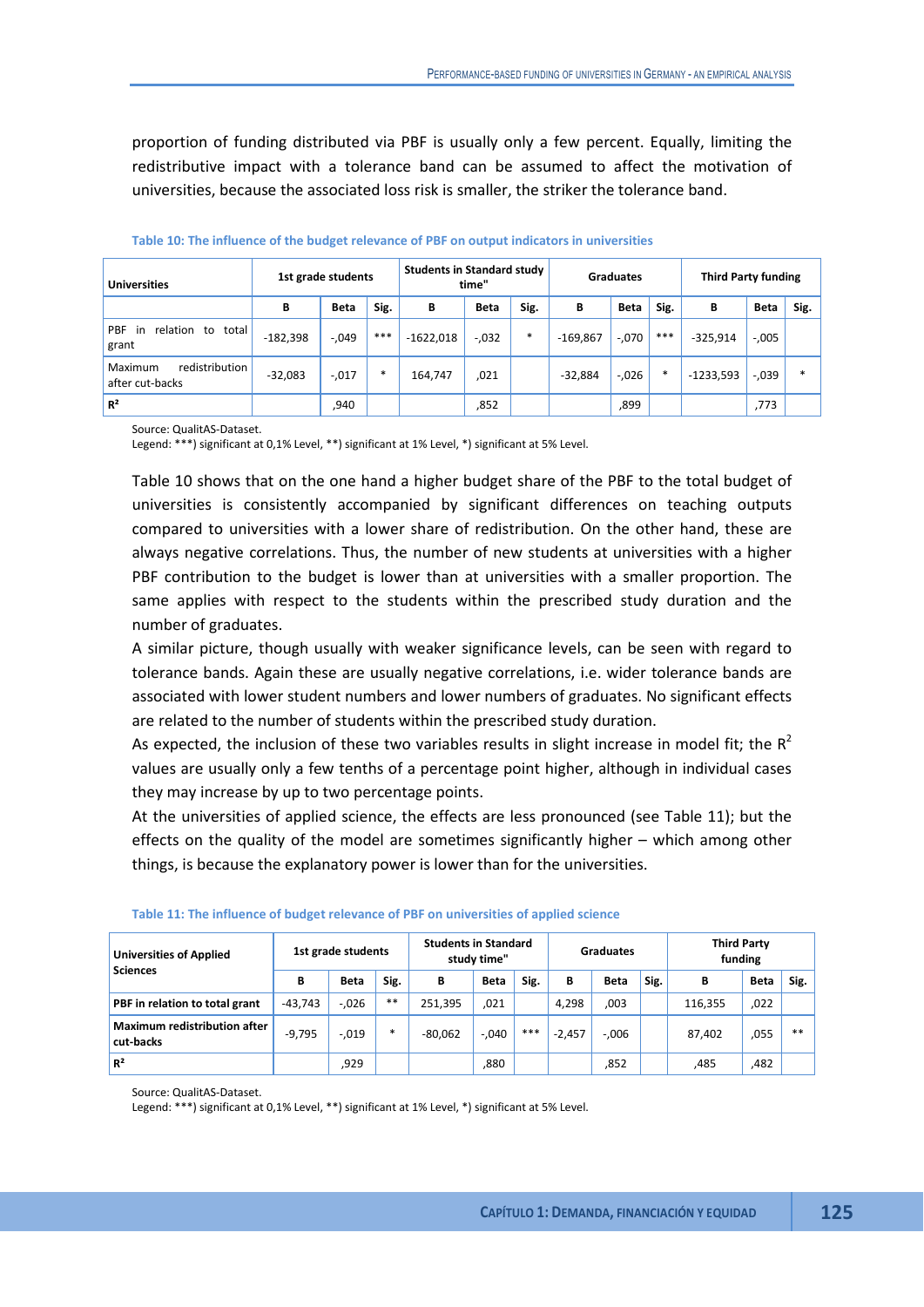A significant effect is found based on the proportion of the PBF in total grants for new entrants (with a negative value). Negative correlations are primarily evident between a higher tolerance band and the number of students within the expected study duration, to a lesser extent also for the new entrants. Therefore, only in relation to new entrants do the values for both indicators work in the same direction, i.e. both a higher budget share of the PBF and a higher tolerance band in the redistribution show a negative correlation; with other indicators, there is no case in which both variables significantly correlate, and even if you did require this link, they show consistently different directions (positive vs. negative) of effect. A higher tolerance band is, however, accompanied by positive variations in third-party funding.

In summary, these two design features, budget relevance of PBF and tolerance band within PBF, correlate only to a limited extent with the four output indicators – and if so, then they are more likely negative than in a positive context. Further analyses will have the task to clarify whether these are causal developments or output-related differences.

#### **4.3. The design of the PBF**

As shown above, there PBF models of the states differ, on the one hand, by indicators and by the budget-relevance given to each indicator, on the other hand. This raises the question of whether a higher value of an indicator, considering its content or its respective budget relevance is accompanied by a major change in the indicator value. It would be as expected that a higher weighting of the indicator for graduates, for instance, would lead to the number of graduates rising more sharply than at a lower weight; the same applies for the other indicators.

Table 12 examines the impact of higher PBF values for the various indicators in terms of their effects on the respective "outcome" indicators in the interaction. At first glance it is clear that there are a number of significant correlations. Considering the singular contexts, i.e. the theoretically expected positive correlation between the value of an indicator in the PBF model and the performance of the relevant output indicator, then it is surprising that no such a positive correlation is found here. Otherwise either no significant correlations (new entrants and graduates) or negative correlations, as with the students within the expected study duration, are apparent.

In addition, the teaching-related indicators for graduates and students within the expected study duration show predominantly or exclusively negative correlations, while the number of graduates is mostly positively correlated with it. This is true – with few exceptions – in the same way for third party funding as research-related indicator.

In a second step, additional steering elements are taken into account, which might be expected to have effects on the behaviour of universities. These include global (i.e. lump sum) budgets, tuition fees and various forms of target agreements. A closer look shows that regarding the universities – unlike the universities of applied science (see below) – none of the instruments has a significant effect throughout (i.e. for all four indicators) and also that for none of the indicators all four instruments show significant correlations simultaneously. Global budgets show no significant correlations, for the three other instruments two significant correlations can be found, usually with different directions. The tuition fees introduced in some states are positively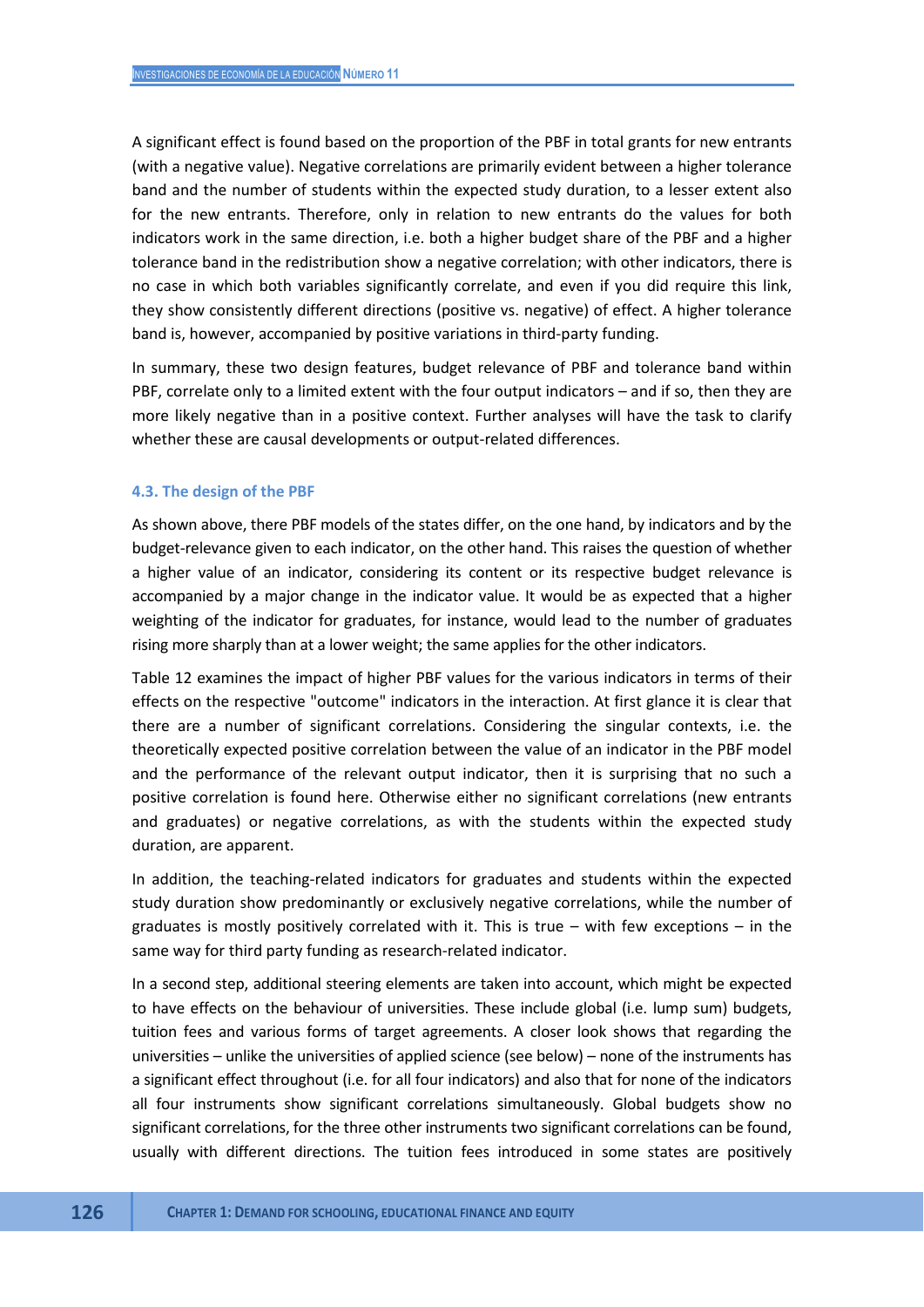correlated with the number of graduates; the introduction of mandatory internal university target agreements is negatively correlated with number of new entrants, but positively with the level of third party funds. The implementation of internal university-level PBF shows significant negative correlations with the number of graduates and third party funds.

|                                                                                   | 1st grade students |             |        | <b>Students in Standard</b> | study time" |        |             | <b>Graduates</b> |        | <b>Third Party funding</b> |             |        |
|-----------------------------------------------------------------------------------|--------------------|-------------|--------|-----------------------------|-------------|--------|-------------|------------------|--------|----------------------------|-------------|--------|
|                                                                                   | B                  | <b>Beta</b> | Sig.   | B                           | Beta        | Sig.   | B           | Beta             | Sig.   | B                          | <b>Beta</b> | Sig.   |
| Share of Inddicator 1st grade<br>students in relation to total PBF                | 1389,008           | .045        |        | 16085,726                   | ,129        | $\ast$ | $-2028,286$ | $-.101$          | $\ast$ | -117235,938                | $-231$      | ***    |
| Share Indicator on Graduates in<br>relation to total PBF                          | $-2905,540$        | $-.423$     | $**$   | $-16323,446$                | $-582$      | $\ast$ | 1357,297    | ,302             |        | 71806,211                  | .629        | $\ast$ |
| Share Indicator on Students in<br>standard study time in relation<br>to total PBF | $-3838,135$        | $-0.372$    | $***$  | $-20213,008$                | $-.480$     | $\ast$ | 2318,388    | ,344             | $\ast$ | 144519,885                 | ,842        | ***    |
| Share on foreign<br>students<br>indicator on total PBF                            | $-2609,753$        | $-146$      | $* *$  | $-15397,586$                | $-.211$     | $\ast$ | 872.073     | .074             |        | 92469,896                  | ,311        | ***    |
| Share of PhD-indicator on total<br><b>PBF</b>                                     | 1319,982           | .087        | $**$   | 3746,901                    | .061        |        | $-1036,368$ | $-105$           | $***$  | -69267,984                 | $-276$      | ***    |
| Share of indicator on Third<br>Party Funding on total PBF                         | 575,739            | ,064        | $\ast$ | 4257,982                    | ,116        | *      | $-487,983$  | $-0.083$         | $\ast$ | $-22381,499$               | $-149$      | $\ast$ |
| Share of habilitations indicator<br>on total PBF                                  | 3511,707           | .102        | ***    | 12084.090                   | .086        | $\ast$ | $-1979.809$ | $-.088$          | $\ast$ | $-126438,148$              | $-.221$     | ***    |
| Share of indicator on female<br>Professors on total PBF                           | 639,539            | .047        | $\ast$ | 417,823                     | ,007        |        | 103,016     | ,011             |        | $-25531,622$               | $-.112$     | $***$  |
| Total number of indicators of<br>PBF-model                                        | $-66,018$          | $-206$      | $\ast$ | $-465,876$                  | $-0.355$    | $\ast$ | 56,011      | ,267             | $\ast$ | 3508,760                   | .657        | ***    |
| Lump-sum budget                                                                   | $-17,398$          | $-0.008$    |        | 29,239                      | ,003        |        | $-51,204$   | $-0.035$         |        | $-1421,261$                | $-0.039$    |        |
| <b>Tuition fees</b>                                                               | $-20,022$          | $-0.09$     |        | $-184,271$                  | $-0.019$    |        | 80,669      | ,053             | ***    | $-199,447$                 | $-0.005$    |        |
| Mandatory<br>intra-university<br>target agreements                                | $-293,069$         | $-147$      | ***    | $-428,380$                  | $-0.053$    |        | 19,890      | .015             |        | 7412,232                   | ,223        | ***    |
| Mandatory intra-university PBF                                                    | 112,124            | .059        |        | 607,908                     | ,078        |        | $-156, 124$ | $-125$           | $\ast$ | $-15251,090$               | $-0.479$    | ***    |
| R <sup>2</sup>                                                                    |                    | .947        |        |                             | .853        |        |             | .907             |        |                            | 0.819       |        |

#### **Table 12: The effects of a different model designs on the universities**

Source: QualitAS-Dataset.

Legend: \*\*\*) significant at 0,1% Level, \*\*) significant at 1% Level, \*) significant at 5% Level.

Looking particularly at third party funding as research-related indicator, the values indicate that a positive effect is associated with several high-share values for teaching indicators and a negative impact with high percentage values for research-related indicators. A significant positive correlation is also apparent for the number of PBF indicators in the model, i.e. more complex models appear to promote particularly efforts to gain more third party funding. A possible explanation would be that third party funding is more easily to attract than to achieve improvements of teaching indicators; however, this question needs further investigation.

Regarding model quality, consistently higher  $R^2$  are found than in the less detailed models, i.e. including the share values of the PBF criteria and additional steering instruments improved the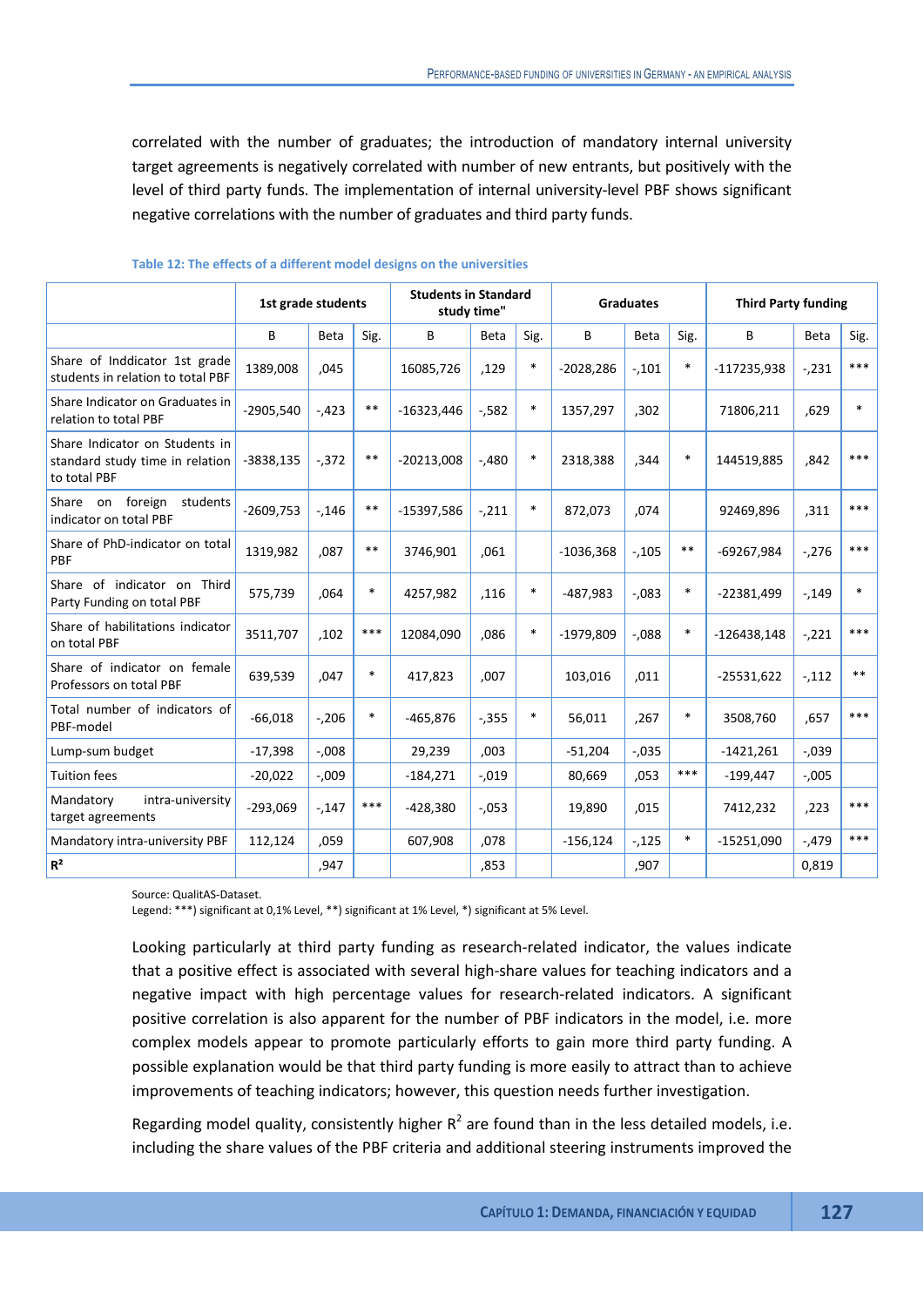explanatory power of the model slightly; albeit the basic model already explained a high proportion of the variance between universities.

Also at the universities of applied science very few significant correlations are visible concerning the actual design of the PBF models. It is striking, however, that significant correlations with the change in the number of graduates are visible, and mostly positive correlations with four of the six independent variables. The number of graduates also reacted – and even with a relatively high beta – positively with an indicator for the proportion of graduates in the PBF model; the same goes for the indicator-share for third-party funds. Only the proportion of the indicator female professors is relative negatively to the development in the number of graduates. This also applies to the portion of the indicator for students within the expected study duration. A fairly high beta (.33) is visible for the number of indicators in the PBF model and the evolution of the number of graduates.

Considering the other, more fundamental steering instruments (global budgets, tuition fees, and the two forms of compulsory internal university target agreements or internal PBF), then significant correlations between tuition fees (in the states which introduced them) and all three teaching indicators are visible; with the effect direction twice (new entrants and graduates) positive and once (students within the prescribed study duration) negative. Moreover, all four instruments (global budget, tuition fees and mandatory internal university target agreements or mandatory internal PBF) only show simultaneously significant changes for graduates, albeit in different effect directions. Global budget and internal PBF have a negative and tuition fees and university-internal target agreements a positive effect.

|                                                                                            |            | 1st grade   |        |            | <b>Students in Standard</b> |        |            |                  |       | <b>Third Party</b> |          |       |  |
|--------------------------------------------------------------------------------------------|------------|-------------|--------|------------|-----------------------------|--------|------------|------------------|-------|--------------------|----------|-------|--|
|                                                                                            |            | students    |        |            | study time"                 |        |            | <b>Graduates</b> |       |                    | funding  |       |  |
|                                                                                            | В          | <b>Beta</b> | Sig.   | B          | Beta                        | Sig.   | B          | <b>Beta</b>      | Sig.  | B                  | Beta     | Sig.  |  |
| Share Inddicator 1st grade<br>students in relation to<br>total PBF                         | $-142,862$ | $-.020$     |        | $-452,100$ | $-.017$                     |        | $-115,242$ | $-.019$          |       | 295,926            | ,013     |       |  |
| Indicator<br>Share<br>on<br>Graduates in relation to<br>total PBF                          | $-55,253$  | $-0.046$    |        | $-167,930$ | $-.037$                     |        | 209,044    | ,206             | $* *$ | $-2798,854$        | $-.742$  | ***   |  |
| Indicator<br>Share<br>on<br>Students in standard study<br>time in relation to total<br>PBF | $-178.566$ | $-.067$     |        | -486.917   | $-.048$                     |        | 115.768    | ,052             |       | $-7433.013$        | $-.891$  | $***$ |  |
| Share on foreign students<br>indicator on total PBF                                        | $-129.832$ | $-.038$     |        | $-682,295$ | $-.053$                     | $\ast$ | 253,164    | .089             | $**$  | $-2840.289$        | $-267$   | ***   |  |
| Share of indicator on Third<br>Party Funding on total PBF                                  | $-150.809$ | $-.043$     |        | $-462.443$ | $-.035$                     |        | 235.281    | .080             | *     | $-4138.416$        | $-0.377$ | $***$ |  |
| of indicator<br>Share<br>on<br>female Professors on total<br>PBF                           | $-72.583$  | $-.035$     |        | $-98.505$  | $-.012$                     |        | $-136.080$ | $-0.077$         | *     | $-2837.046$        | $-432$   | $***$ |  |
| Total number of indicators<br>of PBF-model                                                 | $-0.325$   | $-0.003$    |        | $-14,163$  | $-.037$                     |        | 27,311     | ,327             | ***   | $-213,444$         | $-688$   | ***   |  |
| Lump-sum budget                                                                            | $-7,654$   | $-.013$     |        | 66,726     | ,031                        |        | $-47,509$  | $-0.099$         | $***$ | $-8,109$           | $-0.005$ |       |  |
| <b>Tuition fees</b>                                                                        | 16,090     | .024        | $\ast$ | $-88,394$  | $-.035$                     | $* *$  | 17,963     | .032             | *     | 13,787             | .007     |       |  |

**Table 13: The effects of different model designs on the outputs of universities of applied science**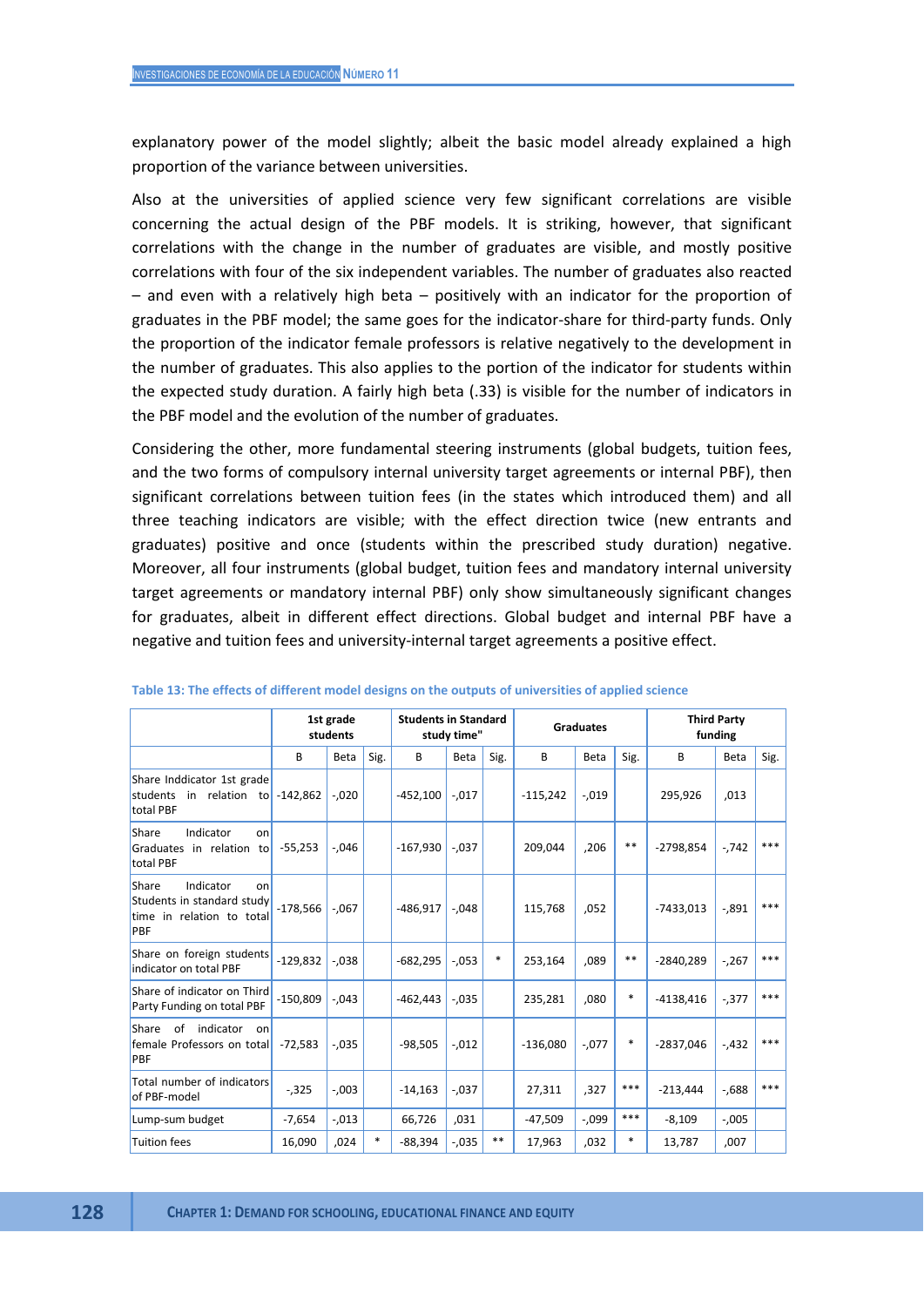|                                                 |          | 1st grade<br>students |      | <b>Students in Standard</b> | study time" |      |           | <b>Graduates</b> |      |         | <b>Third Party</b><br>funding |       |
|-------------------------------------------------|----------|-----------------------|------|-----------------------------|-------------|------|-----------|------------------|------|---------|-------------------------------|-------|
|                                                 | В        | Beta                  | Sig. | B                           | Beta        | Sig. | В         | Beta             | Sig. | B       | Beta                          | Sig.  |
| Mandatory intra-university<br>target agreements | $-6,304$ | $-0.012$              |      | 48,973                      | ,024        |      | 39,439    | ,088             | ***  | 232,350 | ,140                          | ***   |
| Mandatory intra-university<br><b>PBF</b>        | 15,196   | .029                  |      | 108,522                     | .054        |      | $-33,750$ | $-.076$          | *    | 663,700 | ,405                          | $***$ |
| $R^2$                                           |          | ,929                  |      |                             | ,816        |      |           | ,890             |      |         | ,524                          |       |

Source: QualitAS-Dataset.

Legend: \*\*\*) significant at 0,1% Level, \*\*) significant at 1% Level, \*) significant at 5% Level.

The differentiated analysis of the factors impacting on third party funds leads to a significant improvement of the explanatory power by approximately 10 percentage points to 52.4%. It is striking, however, that higher share values are almost exclusively associated with significant negative correlations among changes in third-party funding, independent from whether they are related to teaching or research outputs. Only mandatory internal target agreements and/or PBF models show positive correlations.

A comparison between universities and universities of applied science shows significant differences, and in particular the development in the number of graduates seems to respond to the specific design of the PBF models in both cases, and primarily in the expected direction of increase. Also, the introduction of instruments in these two types of higher education appears to lead to significantly measurable reactions, although at universities of applied science half positive and half negative effects whilst the effects for universities are mainly negative in direction.

## **5. SUMMARY**

Considering the analysis in relation to its overall effects, then the basic model, which relates to framework conditions and main input factors, explains between 80% and up to about 90% of the variance between the universities as well as the universities of applied science. The only exception concerns the level of third party funds at universities of applied science (43.5%). The remaining explanatory power of the PBF and/or other steering instruments is correspondingly low for most parts, although these usually somewhat increased in the overall fit of the model. Unsurprisingly, the explanatory power increased by more, the smaller the  $R^2$  was in the basic model, i.e. the improvement is particularly high for third party funding of UAS.

Looking at the different components, the basic model, the introduction or refinement of the PBF and other control instruments, then the following picture emerges:

The staff-related inputs (especially number of professors and academic staff), as well as the financial resources (spending on education and research, partially also third-party funds) usually show positive correlations with teaching-related indicators as well as with third party funding as the only research-output indicator taken into consideration here. Strikingly, however, is that additional third-party funding and additional professors correlated negatively with the number of graduates at universities. An important, and often positive role is played by the size of the department, from which – at least to a limited extent – economies of scale can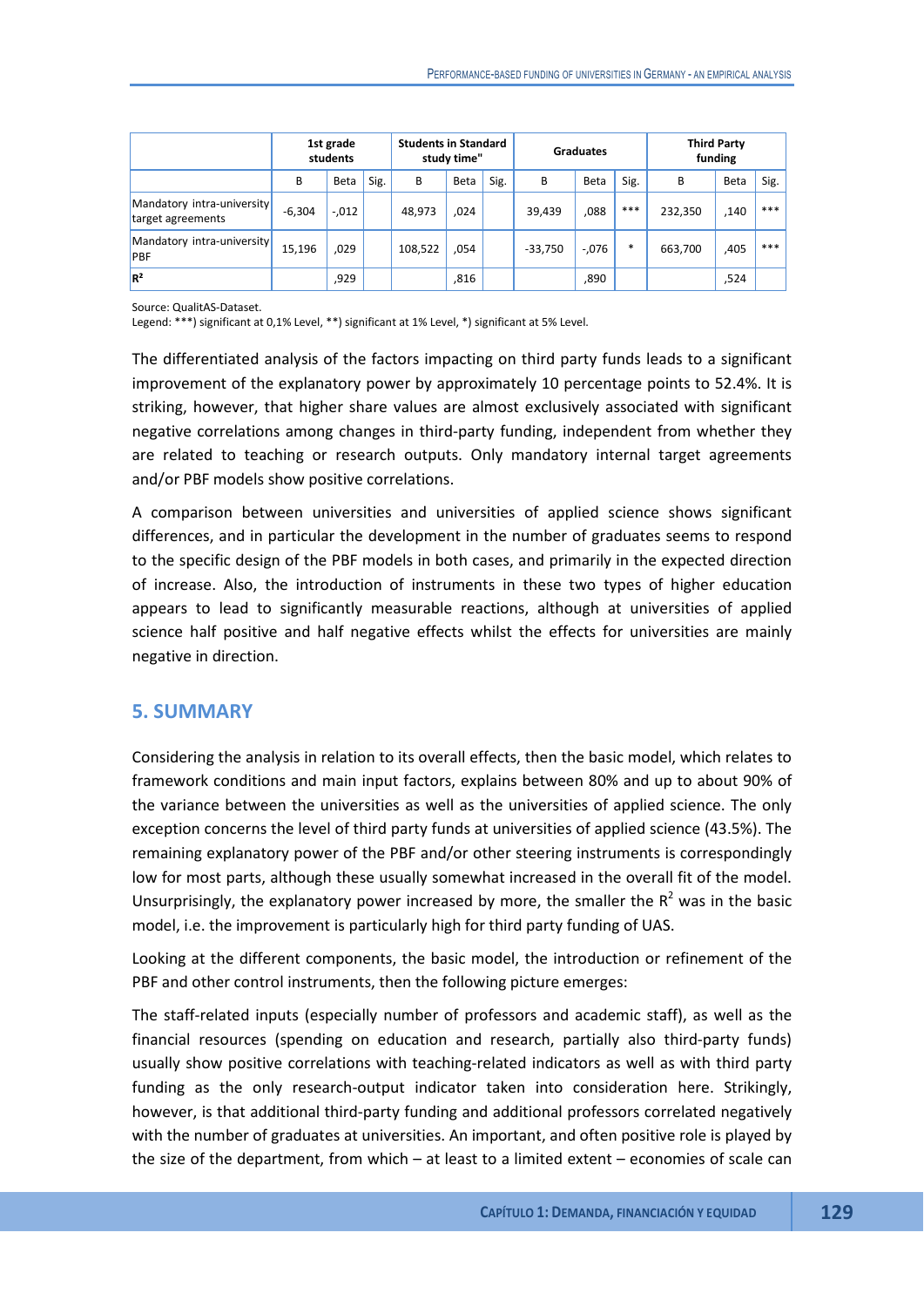be expected, which, however, cannot be observed between the number of students in the department and the level of third party funding (all other things equal). The total size of the university, in contrast, turns out almost always to be little conducive. Engineering and natural science almost always show lower values in teaching and higher values in the research indicator third party funding (except for number of professors) than social sciences and arts and humanities (as reference category).

Introducing a PBF does not automatically lead to behavioural changes, and this also applies to the share of the PBF budgets in relation to the total budget and the importance of the tolerance band. Although the specific design of the PBF model may lead to significant effects, these are not always in the expected direction. Instead, there are sometimes counterintuitive relationships such that high share values of teaching indicators associated negatively with the change of teaching indicators and high share values of research indicators associated negatively with the development of the research indicator third party funding. Moreover, there are cross-effects, i.e. high percentage values of teaching-related indicators show positive correlations with research indicators and vice versa.

Looking at other instruments, introduced in relation to New Public Management, tuition fees show significant correlations to the number of graduates in universities and universities of applied science as well as on the number of first-grade students in UAS, whereas the correlation to the number of students in the prescribed study duration at UAS is negative.

Compulsory internal university target agreements as well as compulsory internal PBF-models show varying effects between the two types of universities. While the former seem to affect the behaviour of universities and UAS equally positively in relation to third party funding, its link to the teaching area is invisible, apart from a positive effect on the number of graduates at universities of applied science and a negative relationship to the number of new enrolments at the universities. A mandatory internal university PBF evidently has adverse effects for third party funding at universities, but positive at UAS, whereas the relationship to graduate is negative at both types.

These findings show a rather complex and often inconclusive pattern, which may be due to the limited time frame between the introduction of PBF-models and the end of the time-span of the data underlying this analysis, the years 2000 until 2008. However, the direction of the relationships is often not in the expected direction, but rather into the opposite direction, i.e. teaching-related indicators do not correspond with improvements of teaching output indicators and research indicators not with research output. Interestingly, in particular the number of performance indicators shows predominantly significant effects, the complexity and the importance of individual indicators could contradict each other in their overall impact.

Only two patterns seem to hold. Firstly, there are strong indications for a trade-off between teaching and research (third party funding) – whereas, however, the core input factors, professors and other research staff, are conducive for both activities. Secondly, universities and universities of applied science do not operate along the same lines, but "produce" at least to some extent on different "production functions", particularly when it comes to the effects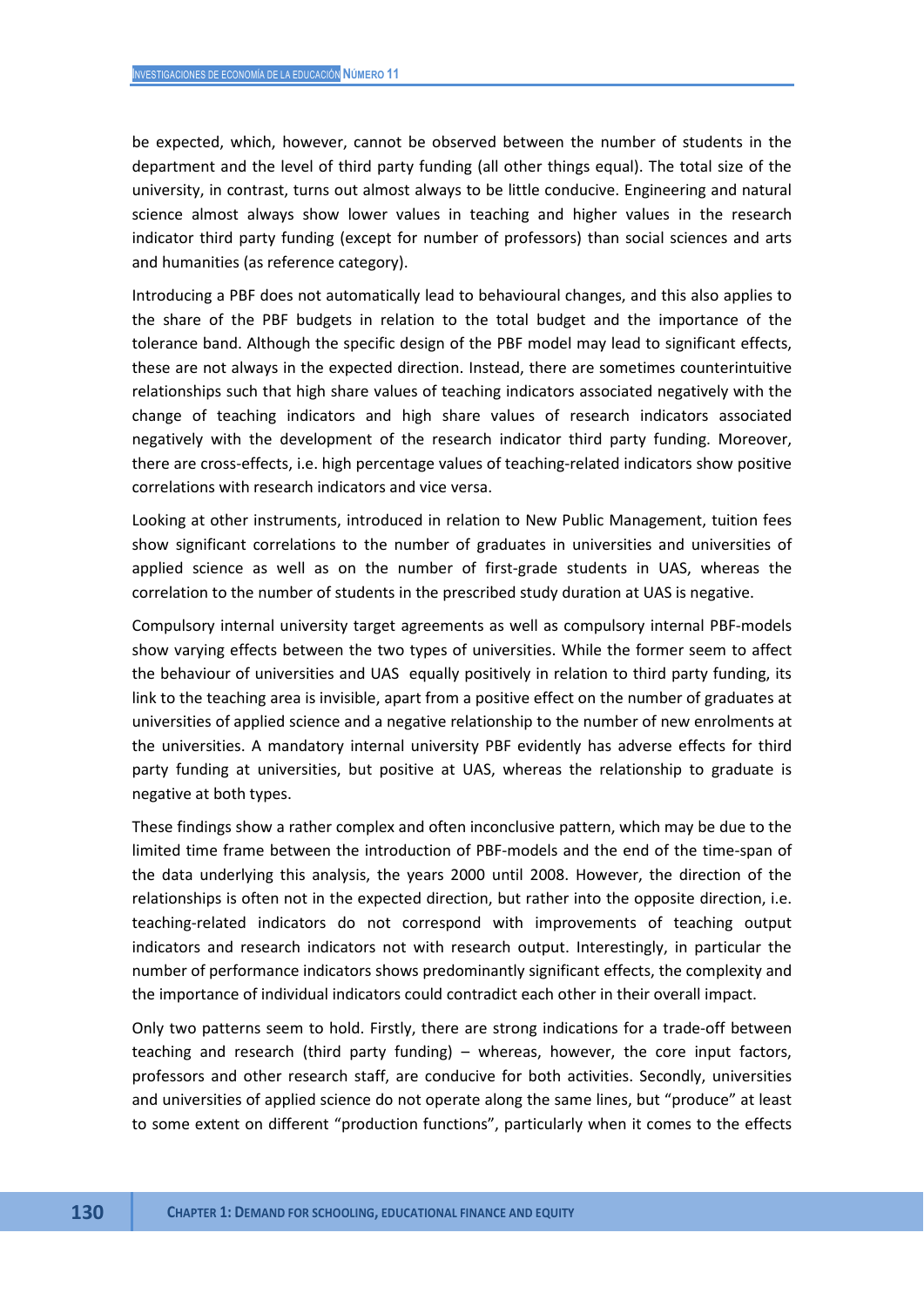of performance-based funding. This clearly suggests to employ different schemes for both types of universities.

Reviewing the effort which is connected to the introduction of a performance-oriented allocation of resources, therefore, leads to the question of whether the effort really is worth it in terms of the associated effects.

# **REFERENCES**

- BMBF (2008), Bundesministerium für Bildung und Forschung (Hg.): Bundesbericht zur Förderung des Wissenschaftlichen Nachwuchses (BuWiN), Bonn/Berlin.
- Cleuvers, Birgitt A., Dieter Dohmen, Rocio Ramirez-Rodriguez (2011), Gleichstellung im Wissenschaftsbereich Sachsen-Anhalt, Studie im Auftrag des wzw Wissenschaftzentrum Sachsen-Anhalt Lutherstadt Wittenberg, Berlin (http://www.wzw-lsa.de/fileadmin/wzwhomepage/content/dokumente/Gleichstellung/Gender-ST\_Gesamtfassung\_130218\_Vorwort.pdf; Downlaod: 27.9.2014)
- Dohmen, Dieter (2014), Entwicklung der Betreuungsrelationen an Hochschulen, FiBS-Forum Nr. 53, Berlin (i.V.).
- Dohmen, Dieter, René Krempkow (2014), Die Entwicklung der Hochschulfinanzierung von 2000 bis 2025, hrsg. von der Konrad-Adenauer-Stiftung, Berlin/St. Augustin.
- Dohmen, Dieter u.a. (2014), Wie wirken Anreiz– und Steuerungsmechanismen im Hinblick auf die Verbesserung der Hochschullehre?, Teilberichts des Projekts "Theorie und Praxis von Anreiz- und Steuerungssystemen im Hinblick auf die Verbesserung der Hochschullehre" (QualitAS-Lehre), Berlin.
- Falk, Susanne (2005), Geschlechtsspezifische Ungleichheit im Erwerbsverlauf. Analysen für den deutschen Arbeitsmarkt, München.
- Henke, Justus, DieterDohmen (2012), Wettbewerb durch leistungsorientierte Mittelzuweisungen? Zur Wirksamkeit von Anreiz– und Steuerungssystemen der Bundesländer auf Leistungsparameter der Hochschulen. In: Die Hochschule 2/2012, pp. 100-120.
- Heublein, Ulrich, Johanna Richter, Robert Schmelzer, Dieter Sommer (2014), Die Entwicklung der Studienabbruchquoten an den deutschen Hochschulen. Statistische Berechnungen auf der Basis des Absolventenjahrgangs 2012, Forum Hochschule Nr. 4/14, Hannover.
- Jaeger, Michael, Susanne In der Smitten (2009), Evaluation der leistungsbezogenen Mittelvergabe an die Berliner Hochschulen. Gutachten im Auftrag der Berliner Senatsverwaltung für Bildung, Wissenschaft und Forschung. HIS Forum Hochschule Nr. 1/2009. Hannover.
- Jansen, Dorothea u.a. (2007), Drittmittel als Performanzindikator der Wissenschaftlichen Forschung. Zum Einfluss der Rahmenbedingungen auf Forschungsleistung. In: KZfSS Nr. 1/2007, pp. 125-149.
- Kamm, Ruth, René Krempkow (2010),Ist leistungsorientierte Mittelvergabe im Hochschulbereich gerecht gestaltbar?, in: Qualität in Wissenschaft, Heft 3/2010, pp. 71.
- Krempkow, René (2007), Leistungsbewertung, Leistungsanreize und die Qualität der Hochschullehre. Konzepte, Kriterien und ihre Akzeptanz, in: Schwarz, S., D. F. Westerheijden, M. Rehburg (Hrsg.):